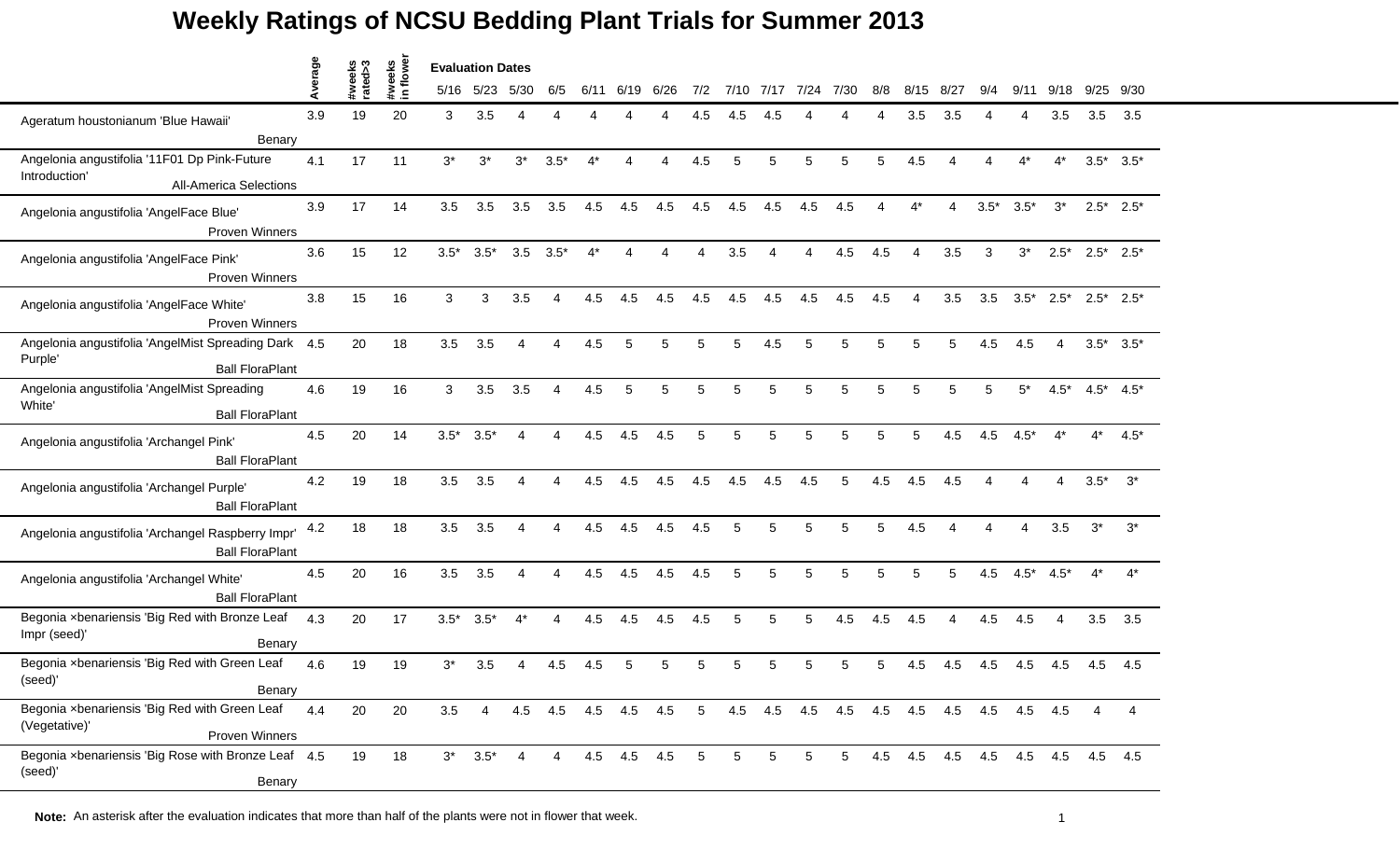|                                                                                      |         |                   |                     | <b>Evaluation Dates</b> |           |                                                                              |        |                        |       |                     |                        |                |      |                |                 |                        |                        |                |                        |      |                 |                        |           |
|--------------------------------------------------------------------------------------|---------|-------------------|---------------------|-------------------------|-----------|------------------------------------------------------------------------------|--------|------------------------|-------|---------------------|------------------------|----------------|------|----------------|-----------------|------------------------|------------------------|----------------|------------------------|------|-----------------|------------------------|-----------|
|                                                                                      | Average | #weeks<br>rated>3 | #weeks<br>in flower |                         | 5/16 5/23 | 5/30                                                                         | 6/5    | 6/11                   | 6/19  | 6/26                | 7/2                    | 7/10           | 7/17 | 7/24           | 7/30            | 8/8                    | 8/15 8/27              |                | 9/4                    | 9/11 | 9/18            |                        | 9/25 9/30 |
| Begonia xbenariensis 'Big Rose with Bronze Leaf 4.5                                  |         | 20                | 20                  | 3.5                     | Δ         | 4.5                                                                          | 4.5    | 5                      | 5     | 5                   | 5                      | 5              |      | 5              |                 | 4.5                    | 4.5                    | 4.5            | 4.5                    | 4.5  |                 | 3.5                    | 3.5       |
| (Vegetative)'<br><b>Proven Winners</b>                                               |         |                   |                     |                         |           |                                                                              |        |                        |       |                     |                        |                |      |                |                 |                        |                        |                |                        |      |                 |                        |           |
| Begonia semperflorens 'Experimental Deep Pink'<br><b>Ball Ingenuity</b>              | 4.4     | 18                | 20                  | 3                       | 3         | 3.5                                                                          | 4      | $\boldsymbol{\Lambda}$ | 4.5   | 5                   | 5                      | 5              | 5    | 5              | 5               | 4.5                    | 4.5                    | 4.5            | 4.5                    | 4.5  | 4.5             | $\overline{4}$         | Δ         |
| Begonia semperflorens 'Experimental Red 1'<br><b>Ball Ingenuity</b>                  | 3.9     | 14                | 20                  | 3                       | 3         | 3.5                                                                          | 3.5    | $\Delta$               | Δ     | 4.5                 | 4.5                    | 5              | 5    | 5              | 5               | 4.5                    | 4.5                    | 4              | 3.5                    | 3    | 3               | 3                      | 3         |
| Begonia semperflorens 'Experimental Red 2'<br><b>Ball Ingenuity</b>                  | 3.7     | 13                | 20                  | 3                       | 3         | 3                                                                            | 3.5    | 3.5                    | Δ     | 4                   | 4.5                    | 4.5            | 4.5  | 4.5            | 4.5             | $\overline{4}$         | 3.5                    | 3.5            | 3.5                    | 3    | 3               | 3                      | 3         |
| Begonia semperflorens 'Experimental Rose'<br><b>Ball Ingenuity</b>                   | 4.3     | 18                | 20                  | 3                       | 3         | 3.5                                                                          | 3.5    | 3.5                    | Δ     | Δ                   | 4.5                    | 4.5            | 5    | 5              | 5               | 5                      | 5                      |                |                        | 4.5  | 4.5             | 4.5                    | 4.5       |
| Begonia semperflorens 'Prelude Pink'<br><b>Ball Ingenuity</b>                        | 4.0     | 17                | 20                  | 3                       | 3         | Δ                                                                            | Δ      | 4.5                    | 4.5   | 4.5                 | 5                      | 5              | 4.5  | 4.5            |                 | Δ                      |                        |                | $\boldsymbol{\Lambda}$ | 4    | 3.5             | 3.5                    | 3         |
| Begonia semperflorens 'Prelude Rose'<br><b>Ball Ingenuity</b>                        | 4.0     | 16                | 20                  | 3                       | 3.5       | Δ                                                                            | Δ      | 4.5                    | 5     | 5                   | 5                      | 5              | 5    | 5              | 4.5             | $\Delta$               | 3.5                    | 3              | 3.5                    | 3.5  | 3.5             | 3                      | 3         |
| Begonia semperflorens 'Prelude Scarlet'<br><b>Ball Ingenuity</b>                     | 3.3     | 10                | 20                  | 3                       | 3         | 3                                                                            | 3      | 3.5                    | 3.5   | 3.5                 | $\boldsymbol{\Lambda}$ | Δ              |      | Δ              |                 | $\boldsymbol{\Lambda}$ | 3.5                    | 3              | 3                      | 3    | 2.5             | $\overline{2}$         | 1.5       |
| Begonia semperflorens 'Prelude White'<br><b>Ball Ingenuity</b>                       | 4.2     | 18                | 20                  | 3                       | 3         | 3.5                                                                          | 3.5    | Δ                      | 4.5   | 4.5                 | 4.5                    | 4.5            | 4.5  | 4.5            | 4.5             | 4.5                    | 4.5                    | 4.5            | 4.5                    | 4.5  | 4.5             | 4.5                    | 4.5       |
| Bidens ferulifolia 'Bidy Gonzales'<br>Dummen                                         | 3.8     | 17                | 20                  | 3.5                     | 3.5       | 4                                                                            | 4      | 4.5                    | 4.5   | 4.5                 | 4.5                    | 4.5            | 4.5  | 4              | 4               | 4.5                    | $\boldsymbol{\Lambda}$ | 3.5            | 3.5                    | 3.5  | 3               | 2.5                    | 2         |
| Bidens ferulifolia 'Bidy Gonzales Top'<br>Dummen                                     | 4.0     | 19                | 20                  | 3                       | 3.5       | 3.5                                                                          | 3.5    | $\Delta$               | Δ     |                     |                        | Δ              | 4.5  | 4              | 4.5             | 4.5                    | Δ                      | 4              | 4.5                    | 4.5  | 4.5             | $\boldsymbol{\Lambda}$ |           |
| Capsicum annuum '12F03 Purple F1- Future<br>Intro.'<br><b>All-America Selections</b> | 4.2     | 19                | 14                  | $3^*$                   | $3.5*$    | $3.5*$                                                                       | $3.5*$ | $4^*$                  | $4^*$ |                     |                        |                |      | 4              | 4.5             | 4.5                    | 4.5                    | 4.5            | 4.5                    | 5    | 5               | 5                      | 5         |
| Capsicum annuum '13BP04'<br><b>All-America Selections</b>                            | 4.1     | 18                | 18                  | $3^*$                   | 3*        | 3.5                                                                          | 3.5    |                        |       | 4.5                 | 4.5                    | 4.5            | 4.5  | 4.5            | 4.5             |                        |                        |                |                        | 4.5  | 4.5             | 4.5                    | 4.5       |
| Capsicum annuum 'NuMex Twilight'<br><b>All-America Selections</b>                    | 4.5     | 18                | 18                  | $3^*$                   | $3^*$     | $3.5\quad 4$                                                                 |        | $\overline{4}$         |       | 4  4.5  4.5  4.5  5 |                        |                |      | 5              | $5\phantom{.0}$ | 5                      | $5\phantom{.0}$        | 5              | 5                      | 5    | 5               | 5                      | 5         |
| Capsicum annuum 'Prairie Fire'<br><b>All-America Selections</b>                      | 3.2     | 11                | 14                  |                         |           | $1.5^*$ 1 <sup>*</sup> $1.5^*$ $1.5^*$ 2 <sup>*</sup> 2 <sup>*</sup> 2.5 2.5 |        |                        |       |                     |                        | 3 <sup>7</sup> |      | $3.5\quad 3.5$ | $\overline{4}$  | $\overline{4}$         | 4                      | $\overline{4}$ | 4.5                    |      | 4.5 4.5 4.5 4.5 |                        |           |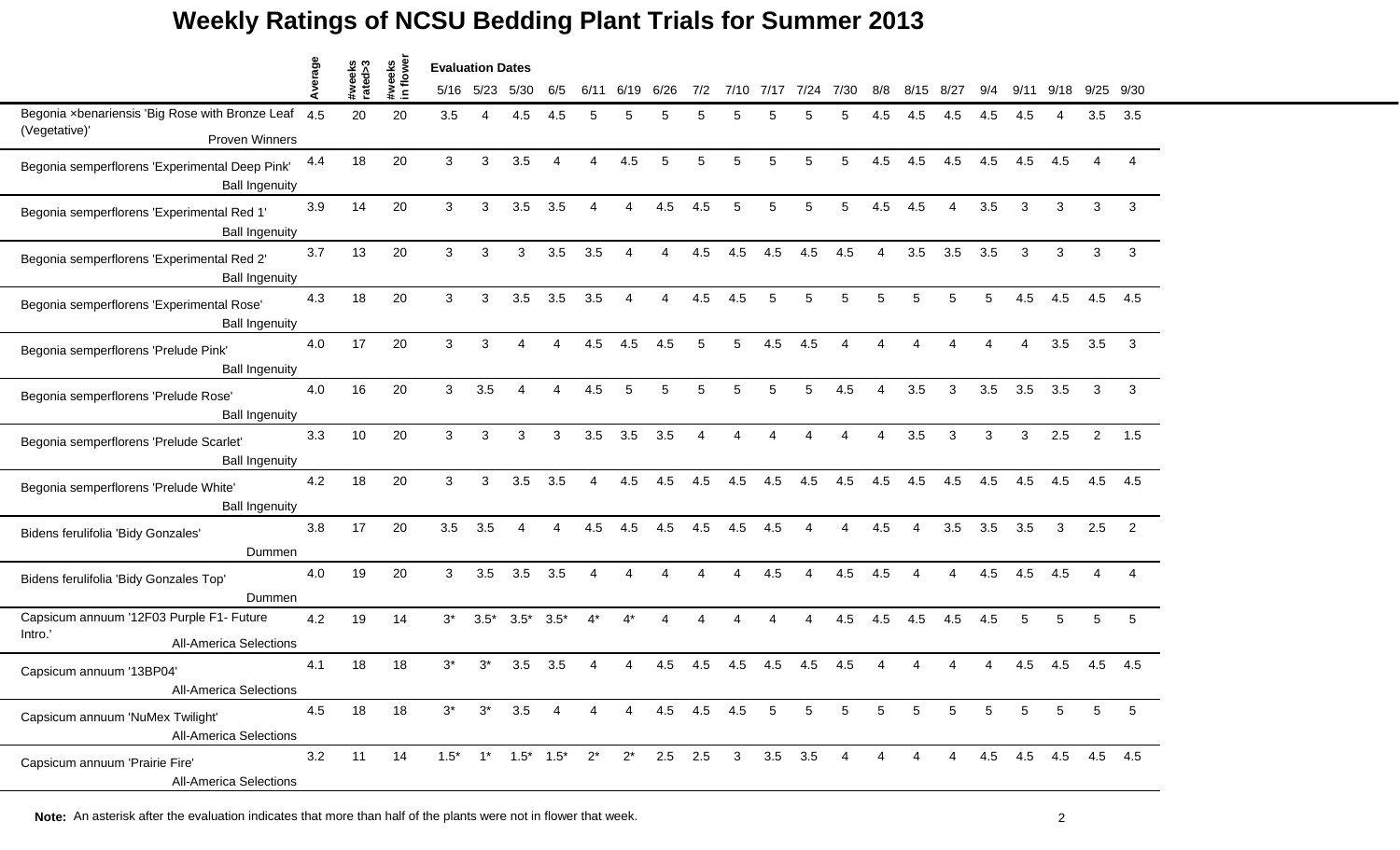|                                                                                    | Average |                   |                    | <b>Evaluation Dates</b> |              |                |                |                 |             |      |     |                        |                        |                        |                |       |                         |             |                          |                           |       |                |       |
|------------------------------------------------------------------------------------|---------|-------------------|--------------------|-------------------------|--------------|----------------|----------------|-----------------|-------------|------|-----|------------------------|------------------------|------------------------|----------------|-------|-------------------------|-------------|--------------------------|---------------------------|-------|----------------|-------|
|                                                                                    |         | #weeks<br>rated>3 | #weeks<br>in flowe |                         | 5/16 5/23    | 5/30           | 6/5            | 6/11            | 6/19        | 6/26 | 7/2 | 7/10                   | 7/17                   | 7/24                   | 7/30           | 8/8   | 8/15                    | 8/27        | 9/4                      | 9/11                      | 9/18  | 9/25           | 9/30  |
| Cartharanthus roseus 'Cora Apricot Impr'<br>Syngenta Flowers                       | 4.5     | 18                | 20                 | 3                       | 3            | 3.5            |                |                 | 4.5         | 4.5  | 5   | 5                      |                        |                        | 5              |       | 5                       |             |                          | 5                         | 4.5   | 4.5            | -4    |
| Cartharanthus roseus 'Sunstorm Apricot'<br>Syngenta Flowers                        | 3.9     | 16                | 18                 | $3^*$                   | $3^*$        | 3              | 3              | 3.5             | 3.5         | 3.5  | Δ   | 4.5                    | $\Delta$               | 4.5                    | 4.5            | 4.5   | 4.5                     | 4.5         | 4.5                      | 4.5                       | 4.5   | $\overline{4}$ | 3.5   |
| Cartharanthus roseus 'Sunstorm Orchid Halo'<br>Syngenta Flowers                    | 4.0     | 18                | 19                 | $3^*$                   | 3            | 3.5            | Δ              | Δ               | $\lambda$   |      | Δ   | 4.5                    | 4.5                    | 4.5                    | 4.5            | 4.5   | 4.5                     |             | $\Lambda$                | Δ                         | Δ     | 3.5            | 3.5   |
| Cartharanthus roseus 'Sunstorm Red Halo'<br>Syngenta Flowers                       | 4.2     | 20                | 20                 | 3.5                     | 3.5          | 3.5            | Δ              | Δ               | Δ           |      | 4.5 | 4.5                    | $\boldsymbol{\Lambda}$ | 4.5                    | 4.5            | 4.5   | 4.5                     | 4.5         | 4.5                      | 4.5                       | 4.5   |                |       |
| Catharanthus roseus 'Titan Burgundy Impr'<br>PanAmerican                           | 4.2     | 17                | 17                 | $3^*$                   | $3^*$        | $3^*$          | 3.5            |                 |             |      | 4.5 | 4.5                    | 4.5                    | 4.5                    | 4.5            | 5     | 5                       | 5           | 5                        | 5.                        | 4.5   |                | 3.5   |
| Catharanthus roseus 'Titan Rose Halo'<br>PanAmerican                               | 4.2     | 19                | 18                 | $3^*$                   | $3.5*$       | 3.5            | $\overline{4}$ | 4.5             | 4.5         | 4.5  | 4.5 | 4.5                    | 4.5                    | 4.5                    | 5              | 4.5   | 4.5                     | 4.5         | 4.5                      | 4.5                       | 4     | 3.5            | 3.5   |
| Celosia plumosa 'First Flame Orange'<br>PanAmerican                                | 2.9     | 6                 | 20                 | 3                       | 3            | 3              | 3              | 3               | 3           | 3.5  | Δ   | $\boldsymbol{\Lambda}$ | 4                      | 3.5                    | 3.5            | 3     | 2.5                     | 2.5         | 2                        | $\overline{2}$            | 1.5   | 1.5            | 1.5   |
| Celosia plumosa 'First Flame Red'<br>PanAmerican                                   | 3.9     | 16                | 20                 | 3                       | 3.5          | 3.5            | 3.5            | 4               | 4           | 4.5  | 4.5 | 4.5                    | 4.5                    | 4.5                    | 4.5            | 4.5   | 4.5                     | 4.5         | $\boldsymbol{\varDelta}$ | 3.5                       | 3     | 2.5            | 2     |
| Celosia plumosa 'First Flame Yellow'<br>PanAmerican                                | 3.8     | 16                | 20                 | 3                       | 3.5          | 3.5            | 3.5            |                 |             |      | 4.5 | 4.5                    | 4.5                    | 4.5                    | 4.5            | 4.5   | 4.5                     | 4.5         |                          | 3.5                       | 3     | 2              | 1.5   |
| Cleome hassleriana 'Senorita Blanca'<br>Proven Winners                             | 3.9     | 14                | 20                 | 3.5                     | 3.5          | $\overline{A}$ | Δ              | 4.5             | 4.5         | 4.5  | 5   | 5                      | 5                      | 5                      | 4.5            | 4.5   | 3.5                     | 3           | 3                        | 3                         | 2.5   | 2.5            | 2.5   |
| Cleome hassleriana 'Senorita Rosalita'<br>Proven Winners                           | 3.9     | 13                | 20                 | 3                       | 3.5          | $\overline{4}$ | $\Delta$       | 4.5             | 5           | 5    | 5   | 5                      | 4.5                    | 4.5                    | 4.5            | 4.5   | 3.5                     | 3           | 3                        | 3                         | 3     | 3              | 3     |
| Cosmos bipinnatus '13F01<br>Cupped White to Pink'<br><b>All-America Selections</b> | 2.3     | 8                 | 14                 | $3^*$                   | 3            | 3.5            | 3.5            | 3.5             | 3.5         | 3.5  | 3.5 | 3.5                    | 3.5                    | 3                      | 3              | 2.5   | $\overline{2}$          | -1          | $0.5*$                   | $0.5*$                    | $0^*$ | $0^*$          | $0^*$ |
| Cosmos bipinnatus 'Sonata Pink Premium'<br>All-America Selections                  | 2.4     | ∩                 | 17                 | 3                       | 3            | 3              | 3              | 3               | 3           | 2.5  | 2   | 2.5                    | 2.5                    | 2.5                    | $2^*$          | $2^*$ | $2^{\star}$             | 3           | 2.5                      | 2                         | 1.5   | 1.5            | 1.5   |
| Cosmos bipinnatus 'Sweet Sixteen'<br><b>All-America Selections</b>                 | 2.7     | 11                | 15                 | 3                       | $\mathbf{3}$ |                |                | 3.5 3.5 3.5 3.5 |             | 4    | 4   | 4                      | $\overline{4}$         |                        | $3.5\quad 3.5$ | 3.5   | $\overline{\mathbf{3}}$ |             |                          | $2 \t1.5^* \t1^* \t0.5^*$ |       | $0^*$          | $0^*$ |
| Cuphea Ilavea 'Sriracha Pink'<br>Syngenta Flowers                                  | 3.7     | 16                | 19                 | $3^*$                   | 3.5          | $3.5$ $3.5$    |                | 4               | $4.5$ $4.5$ |      | 4.5 | 5                      | 4.5                    | $\boldsymbol{\Lambda}$ | 4              | 3.5   |                         | 3.5 3.5 3.5 |                          | 3.5                       | 3     | 2.5            | 2     |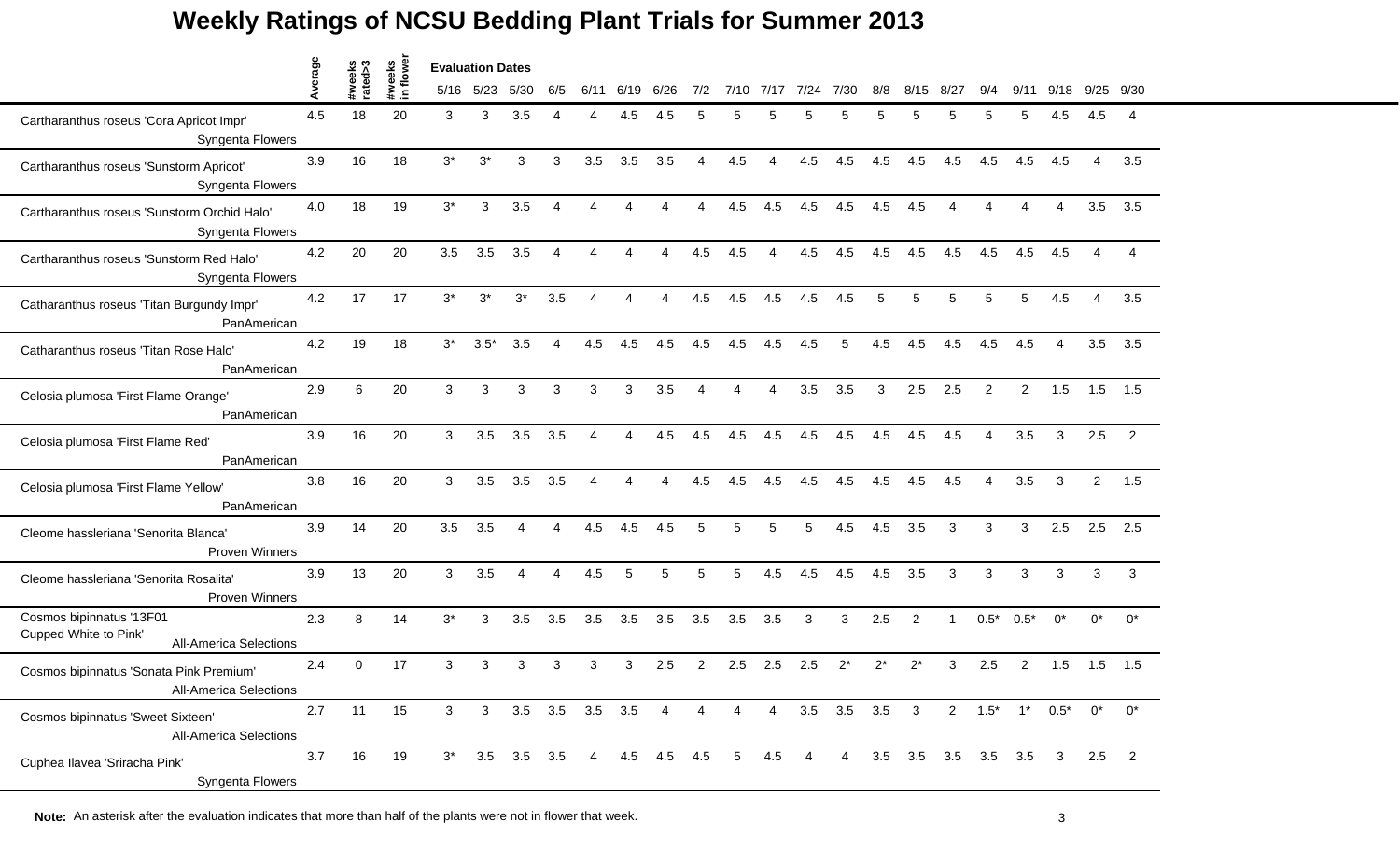|                                                         | rage           |                   |                     |       | <b>Evaluation Dates</b> |             |                   |                        |                        |                |                        |                 |                |      |      |                 |                          |      |                |                |                        |                |                |
|---------------------------------------------------------|----------------|-------------------|---------------------|-------|-------------------------|-------------|-------------------|------------------------|------------------------|----------------|------------------------|-----------------|----------------|------|------|-----------------|--------------------------|------|----------------|----------------|------------------------|----------------|----------------|
|                                                         | ⋖              | #weeks<br>rated>3 | #weeks<br>in flower |       | 5/16 5/23               | 5/30        | 6/5               | 6/11                   | 6/19                   | 6/26           | 7/2                    | 7/10            | 7/17           | 7/24 | 7/30 | 8/8             | 8/15                     | 8/27 | 9/4            | 9/11           | 9/18                   | 9/25 9/30      |                |
| Cuphea Ilavea 'Sriracha Rose'                           | 3.7            | 12                | 17                  | $3^*$ | $3.5*$                  | $3.5*$      |                   | 4.5                    | 5                      |                |                        |                 |                | 5    | 4.5  | 3.5             | 3                        | 3    | 3              | 3              | 2.5                    | $\overline{2}$ | 1.5            |
| Syngenta Flowers                                        |                |                   |                     |       |                         |             |                   |                        |                        |                |                        |                 |                |      |      |                 |                          |      |                |                |                        |                |                |
| Cuphea Ilavea 'Sriracha Violet'                         | 3.7            | 13                | 18                  | $3^*$ | $3.5*$                  | 4           | 4                 | 4.5                    | 5                      | 5              | 5                      | 4.5             | 4.5            | 4.5  | 4.5  | 3.5             | 3                        | 3    | 3.5            | 3              | 2.5                    | $\overline{2}$ | 2              |
| Syngenta Flowers                                        |                |                   |                     |       |                         |             |                   |                        |                        |                |                        |                 |                |      |      |                 |                          |      |                |                |                        |                |                |
| Dianthus '13BP01 Rose'                                  | 3.9            | 16                | 14                  | $3^*$ | $3^*$                   | $3.5*$      | $3.5*$            | $4^*$                  | $4^*$                  | 4.5            | 4.5                    | 5               | 4.5            | 4.5  | 4.5  | 4.5             | $\boldsymbol{\varDelta}$ | Δ    | $\overline{4}$ | $\overline{4}$ | 3.5                    | 2.5            | 2.5            |
| <b>All-America Selections</b>                           |                |                   |                     |       |                         |             |                   |                        |                        |                |                        |                 |                |      |      |                 |                          |      |                |                |                        |                |                |
| Dianthus 'Amazon Rose Magic'                            | 3.9            | 16                | 13                  | $3^*$ | $3^*$                   | $3.5*$      | $3.5*$            |                        | $3.5^*$ $3.5^*$        | $3.5*$         | $\overline{4}$         | 4.5             | 5              | 5    | 5    | 5               | 5                        | 4.5  | 4.5            | 4              | 3.5                    | 2.5            | 2.5            |
| <b>All-America Selections</b>                           |                |                   |                     |       |                         |             |                   |                        |                        |                |                        |                 |                |      |      |                 |                          |      |                |                |                        |                |                |
| Dianthus 'Barbarini Rose'                               | 3.4            | 14                | 17                  | $3^*$ | $3.5*$                  | $3.5*$      | 3.5               | 3.5                    | Δ                      |                |                        |                 | 3.5            | 3.5  | 3.5  | 3.5             | 3                        | 3.5  | 3.5            | 3              | 3                      | 2.5            | 2.5            |
| <b>All-America Selections</b>                           |                |                   |                     |       |                         |             |                   |                        |                        |                |                        |                 |                |      |      |                 |                          |      |                |                |                        |                |                |
| Dianthus 'Noverna Coral'                                | 3.7            | 14                | 15                  | $3^*$ | $3.5*$                  | $4^*$       | $4^*$             | $4^*$                  | $\boldsymbol{\Lambda}$ | 4              | 4.5                    | 5               | 4.5            | 4.5  | 4.5  | 4.5             | $\overline{4}$           | 3.5  | 3              | 3              | 2.5                    | $\overline{2}$ | 2              |
| <b>All-America Selections</b>                           |                |                   |                     |       |                         |             |                   |                        |                        |                |                        |                 |                |      |      |                 |                          |      |                |                |                        |                |                |
| Evolvulus hybrid 'Blue My Mind'                         | 4.0            | 18                | 18                  | $3^*$ | $3^*$                   | 3.5         | 3.5               | 3.5                    | 3.5                    | 3.5            | $\overline{4}$         | 4               | $\overline{A}$ | 4    | 4    | $\Delta$        | 4.5                      | 4.5  | 4.5            | 5              | 5                      | 5              | 4.5            |
|                                                         | Proven Winners |                   |                     |       |                         |             |                   |                        |                        |                |                        |                 |                |      |      |                 |                          |      |                |                |                        |                |                |
| Gaillardia aristata 'Mesa Peach'                        | 3.7            | 16                | 14                  | $3^*$ | $3^*$                   | $3^*$       | $3^*$             | $3.5^*$ $3.5^*$        |                        | 3.5            | 4                      | 4               | 3.5            | 3.5  | 3.5  | 3.5             | 3.5                      | 4    | 4.5            | 4.5            | 4.5                    | 4.5            | 4.5            |
|                                                         | Keift          |                   |                     |       |                         |             |                   |                        |                        |                |                        |                 |                |      |      |                 |                          |      |                |                |                        |                |                |
| Gazania rigens 'Kiss Frosty Orange'<br>Syngenta Flowers | 4.2            | 18                | 15                  | $3^*$ | $3^*$                   | $3.5*$      | $3.5*$            | $3.5*$                 | Δ                      | 4.5            | 4.5                    | 4.5             | 4.5            | 4.5  | 4.5  | 4.5             | 4.5                      | 4.5  | 4.5            | 4.5            | 4.5                    | 4.5            | 4.5            |
|                                                         | 3.9            | 18                | 20                  | 3     | 3                       | 3.5         | 3.5               | $\boldsymbol{\Lambda}$ | 4.5                    | 4              | $\boldsymbol{\Lambda}$ | 4.5             | $\Delta$       | 4    |      |                 |                          |      |                |                | $\boldsymbol{\Lambda}$ | 3.5            | 3.5            |
| Gazania rigens 'New Day Red Shades'                     | PanAmerican    |                   |                     |       |                         |             |                   |                        |                        |                |                        |                 |                |      |      |                 |                          |      |                |                |                        |                |                |
| Gomphrena xhybrida 'Pin Ball Purple'                    | 4.4            | 19                | 20                  | 3     | 3.5                     | 3.5         | 3.5               | $\overline{4}$         | 4                      | 4.5            | 4.5                    | 4.5             | 4.5            | 4.5  | 5    | 5               | 5                        | 5    | 5              | 5              | 5                      | 4.5            | $\overline{4}$ |
|                                                         | Sakata         |                   |                     |       |                         |             |                   |                        |                        |                |                        |                 |                |      |      |                 |                          |      |                |                |                        |                |                |
| Gomphrena xhybrida 'Pin Ball Snow Tip                   | 3.9            | 13                | 20                  | 3     | 3                       | 3           | 3                 | $\mathbf{3}$           | 3                      | 3.5            | 3.5                    | 4               | 4.5            | 4.5  | 4.5  | 4.5             | 4.5                      | 4.5  | 4.5            | 4.5            | 4.5                    | 4.5            | 3              |
| Lavender'                                               | Sakata         |                   |                     |       |                         |             |                   |                        |                        |                |                        |                 |                |      |      |                 |                          |      |                |                |                        |                |                |
| Gomphrena xhybrida 'Pin Ball White'                     | 4.4            | 19                | 20                  | 3     | 3.5                     | 3.5         | 3.5               |                        |                        |                | 4.5                    | 4.5             | 4.5            | 4.5  |      | 5               | 5                        | 5    | 5              |                | 5                      | 4.5            |                |
|                                                         | Sakata         |                   |                     |       |                         |             |                   |                        |                        |                |                        |                 |                |      |      |                 |                          |      |                |                |                        |                |                |
| Gomprena globosa 'Las Vegas Pink'                       | 4.3            | 18                | 20                  | 3     | 3                       |             | $3.5$ $3.5$ $3.5$ |                        | $\overline{4}$         | $\overline{4}$ |                        | 4.5 4.5 4.5 4.5 |                |      | 5    | $5\overline{)}$ | $5\overline{)}$          | 5    | 5              | 5              | 5                      |                | $4.5$ $3.5$    |
|                                                         | Benary         |                   |                     |       |                         |             |                   |                        |                        |                |                        |                 |                |      |      |                 |                          |      |                |                |                        |                |                |
| Gomprena globosa 'Las Vegas Purple'                     | 4.4            | 18                | 18                  | $3^*$ | $3^*$                   | $3.5$ $3.5$ |                   | $\overline{4}$         |                        | 4.5 4.5 4.5    |                        | $5\overline{)}$ | 5              | 5    | 5    | 5               | 5                        | 5    | 5              | 5 <sup>5</sup> | 4.5                    | $\overline{4}$ | 3.5            |
|                                                         | Benary         |                   |                     |       |                         |             |                   |                        |                        |                |                        |                 |                |      |      |                 |                          |      |                |                |                        |                |                |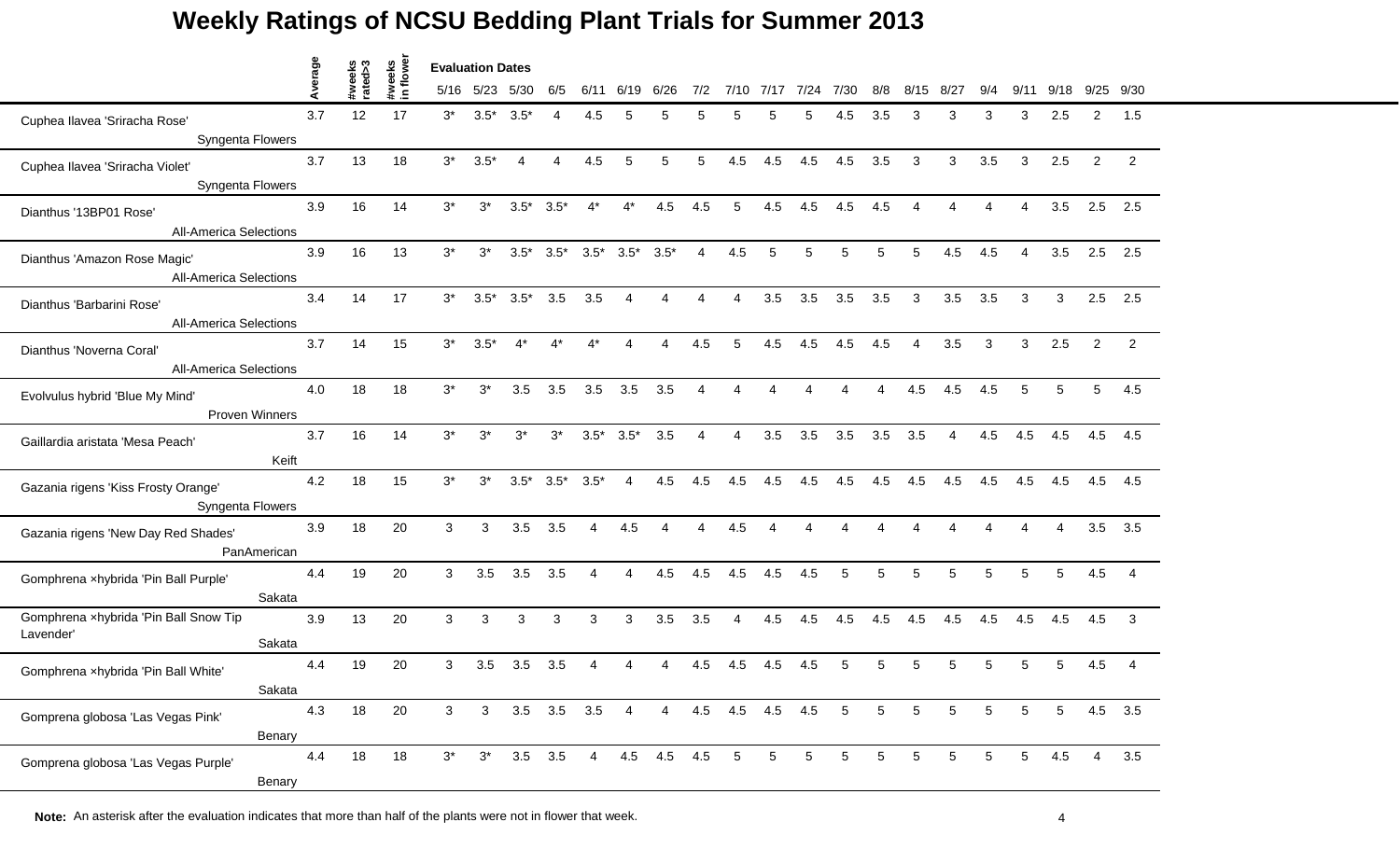|                                                | ā   |                   |                    | <b>Evaluation Dates</b> |                |                 |                     |                          |                 |                 |                 |                 |                 |           |                 |                 |                        |                     |       |       |        |       |               |
|------------------------------------------------|-----|-------------------|--------------------|-------------------------|----------------|-----------------|---------------------|--------------------------|-----------------|-----------------|-----------------|-----------------|-----------------|-----------|-----------------|-----------------|------------------------|---------------------|-------|-------|--------|-------|---------------|
|                                                | ⋖   | #weeks<br>rated>3 | #weeks<br>in flowe |                         | 5/16 5/23      | 5/30            | 6/5                 | 6/11                     | 6/19            | 6/26            | 7/2             |                 | 7/10 7/17       | 7/24 7/30 |                 | 8/8             | 8/15                   | -8/27               | 9/4   | 9/11  | 9/18   |       | $9/25$ $9/30$ |
| Gomprena globosa 'Las Vegas White'             | 3.7 | 15                | 20                 | 3                       | 3              | 3               |                     | 3.5                      | 3.5             | 3.5             |                 |                 |                 |           | 4.5             | 4.5             |                        |                     |       |       |        | 3.5   | 2.5           |
| Benary                                         |     |                   |                    |                         |                |                 |                     |                          |                 |                 |                 |                 |                 |           |                 |                 |                        |                     |       |       |        |       |               |
| Guara lindheimeri '10BP01'                     | 4.1 | 16                | 15                 | $3^*$                   | $3^*$          | $3^*$           | $3^*$               | $3.5*$                   | 3.5             | 3.5             | 3.5             | 3.5             | $\overline{A}$  | 4.5       | 5               | 5               | 5                      | 4.5                 | 4.5   | 4.5   | 4.5    | 5     | 5             |
| <b>All-America Selections</b>                  |     |                   |                    |                         |                |                 |                     |                          |                 |                 |                 |                 |                 |           |                 |                 |                        |                     |       |       |        |       |               |
| Guara lindheimeri 'Sparkle White'              | 4.3 | 19                | 15                 | $3^*$                   | $3.5*$         | $3.5^*$ $3.5^*$ |                     | $4^*$                    | 4               | 4               | 4.5             | 4.5             | 5               | 5         | 5               | 5               | 5                      | 4.5                 | 4.5   | 4.5   | 4.5    | 4.5   | 4.5           |
| Keift                                          |     |                   |                    |                         |                |                 |                     |                          |                 |                 |                 |                 |                 |           |                 |                 |                        |                     |       |       |        |       |               |
| Gypsophila muralis 'Gypsy White'               | 2.2 | $\overline{7}$    | 14                 | 3                       | 3              | 3               | 3.5                 | $\boldsymbol{\varDelta}$ | Δ               | 4               | 4.5             | 4.5             | 3.5             | 3         | 1.5             | $\overline{1}$  |                        | $0^*$               | $0^*$ | $0^*$ | $0^*$  | $0^*$ | $0^*$         |
| Sakata                                         |     |                   |                    |                         |                |                 |                     |                          |                 |                 |                 |                 |                 |           |                 |                 |                        |                     |       |       |        |       |               |
| Hibiscus '13BP02'                              | 3.1 | 10                | 8                  | $3^*$                   | $3^*$          | $3^*$           | $3^*$               | $3.5*$                   | $3.5*$          |                 | 4*              | 4*              | 4.5             | 4.5       |                 |                 |                        | 3                   | 2.5   | 1.5   | $1.5*$ | $1^*$ |               |
| <b>All-America Selections</b>                  |     |                   |                    |                         |                |                 |                     |                          |                 |                 |                 |                 |                 |           |                 |                 |                        |                     |       |       |        |       |               |
| Hibiscus sinensis 'Luna Red'                   | 3.4 | 13                | 9                  | $3^*$                   | $3.5*$         | $3.5*$          | $3.5*$              | $4^*$                    | $4^*$           | $4^*$           | $4.5*$          | 4.5             | 5               | 5         | 4.5             | 4.5             | $\boldsymbol{\Lambda}$ | 3                   | 2.5   | 1.5   | $1.5*$ | $1^*$ | $1^*$         |
| <b>All-America Selections</b>                  |     |                   |                    |                         |                |                 |                     |                          |                 |                 |                 |                 |                 |           |                 |                 |                        |                     |       |       |        |       |               |
| Impatiens 'SunPatiens Compact Electric Orange' | 4.6 | 19                | 20                 | 3                       | 3.5            | 4               | 4                   | 4.5                      | 4.5             | 4.5             | 5               | 5               | 5               | 5         | 5               | 5               | 5                      | 5                   | 5     | 5     | 4.5    | 4.5   |               |
| Sakata                                         |     |                   |                    |                         |                |                 |                     |                          |                 |                 |                 |                 |                 |           |                 |                 |                        |                     |       |       |        |       |               |
| Impatiens 'SunPatiens Compact Hot Coral'       | 4.6 | 19                | 20                 | 3                       | 3.5            | 4               |                     | $\boldsymbol{\varDelta}$ | Δ               | 4.5             | 5               | 5               | 5               | 5         | 5               | 5               | 5                      | 5                   | 5     | 5     | 5      | 5     | 5             |
| Sakata                                         |     |                   |                    |                         |                |                 |                     |                          |                 |                 |                 |                 |                 |           |                 |                 |                        |                     |       |       |        |       |               |
| Impatiens 'SunPatiens Compact Red'             | 4.7 | 20                | 20                 | 3.5                     | $\Delta$       | 4.5             | 4.5                 | 4.5                      | 5               | 5               | 5               | 5               | 5               | 5         |                 | 5               | 4.5                    | 4.5                 | 4.5   |       | 5      | 5     | 5             |
| Sakata                                         |     |                   |                    |                         |                |                 |                     |                          |                 |                 |                 |                 |                 |           |                 |                 |                        |                     |       |       |        |       |               |
| Impatiens 'SunPatiens Spreading Pink Flash'    | 4.7 | 20                | 20                 | 3.5                     | $\overline{4}$ | 4.5             | 4.5                 | 5                        | 5               | 5               | 5               | 5               | 5               | 5         | 5               | 5               | 4.5                    | 4.5                 | 4.5   | 5     | 5      | 5     | 4.5           |
| Sakata                                         |     |                   |                    |                         |                |                 |                     |                          |                 |                 |                 |                 |                 |           |                 |                 |                        |                     |       |       |        |       |               |
| Impatiens hawkerii '13BP03'                    | 3.1 | 9                 | 16                 | $3^*$                   | $3^*$          | $3.5^*$ $3.5^*$ |                     | 3.5                      | 3.5             | 3.5             | 3.5             | 3.5             | 3.5             | 3.5       | 3               | 3               | 2.5                    | 3                   | 3     | 3     | 2.5    |       | $2.5$ 2.5     |
| <b>All-America Selections</b>                  |     |                   |                    |                         |                |                 |                     |                          |                 |                 |                 |                 |                 |           |                 |                 |                        |                     |       |       |        |       |               |
| Impatiens hawkerii 'Divine Orange'             | 4.1 | 18                | 16                 | $3^*$                   | $3^*$          | $3.5*$          | $3.5*$              | Δ                        | Δ               |                 | Δ               | 4.5             | 4.5             | 4.5       | 4.5             | 4.5             | $\overline{A}$         | 4.5                 | 4.5   | 4.5   |        |       |               |
| <b>All-America Selections</b>                  |     |                   |                    |                         |                |                 |                     |                          |                 |                 |                 |                 |                 |           |                 |                 |                        |                     |       |       |        |       |               |
| Impatiens hawkerii 'Divine Orange Bronze Leaf' | 3.8 | 18                | 14                 | $3^*$                   | 3*             | $3.5*$          | $3.5*$              |                          |                 |                 |                 |                 | 4.5             |           |                 |                 |                        |                     |       |       | 3.5    | 3.5   | 3.5           |
| <b>All-America Selections</b>                  |     |                   |                    |                         |                |                 |                     |                          |                 |                 |                 |                 |                 |           |                 |                 |                        |                     |       |       |        |       |               |
| Impatiens hawkerii 'Magnum Dark Red'           | 4.5 | 20                | 20                 | 3.5                     | $\overline{4}$ |                 | 4.5 4.5 4.5 4.5 4.5 |                          |                 |                 | 5               | $5\phantom{.0}$ | $5\phantom{.0}$ | 5         | $5\overline{)}$ | $5\overline{)}$ |                        | 4.5 4.5 4.5 4.5 4.5 |       |       |        | 4     |               |
| Dummen                                         |     |                   |                    |                         |                |                 |                     |                          |                 |                 |                 |                 |                 |           |                 |                 |                        |                     |       |       |        |       |               |
| Impatiens hawkerii 'Magnum Hot Pink'           | 4.5 | 20                | 18                 | $3.5*$                  | $4^*$          |                 | 4.5 4.5 4.5         |                          | $5\phantom{.0}$ | $5\overline{)}$ | $5\phantom{.0}$ | $5\overline{)}$ | 5               | 5         | 5 <sup>5</sup>  | $5\overline{)}$ |                        | 4.5 4.5 4.5         |       |       |        |       |               |
| Dummen                                         |     |                   |                    |                         |                |                 |                     |                          |                 |                 |                 |                 |                 |           |                 |                 |                        |                     |       |       |        |       |               |

**Note:** An asterisk after the evaluation indicates that more than half of the plants were not in flower that week. 55 the state of the plants were not in flower that week.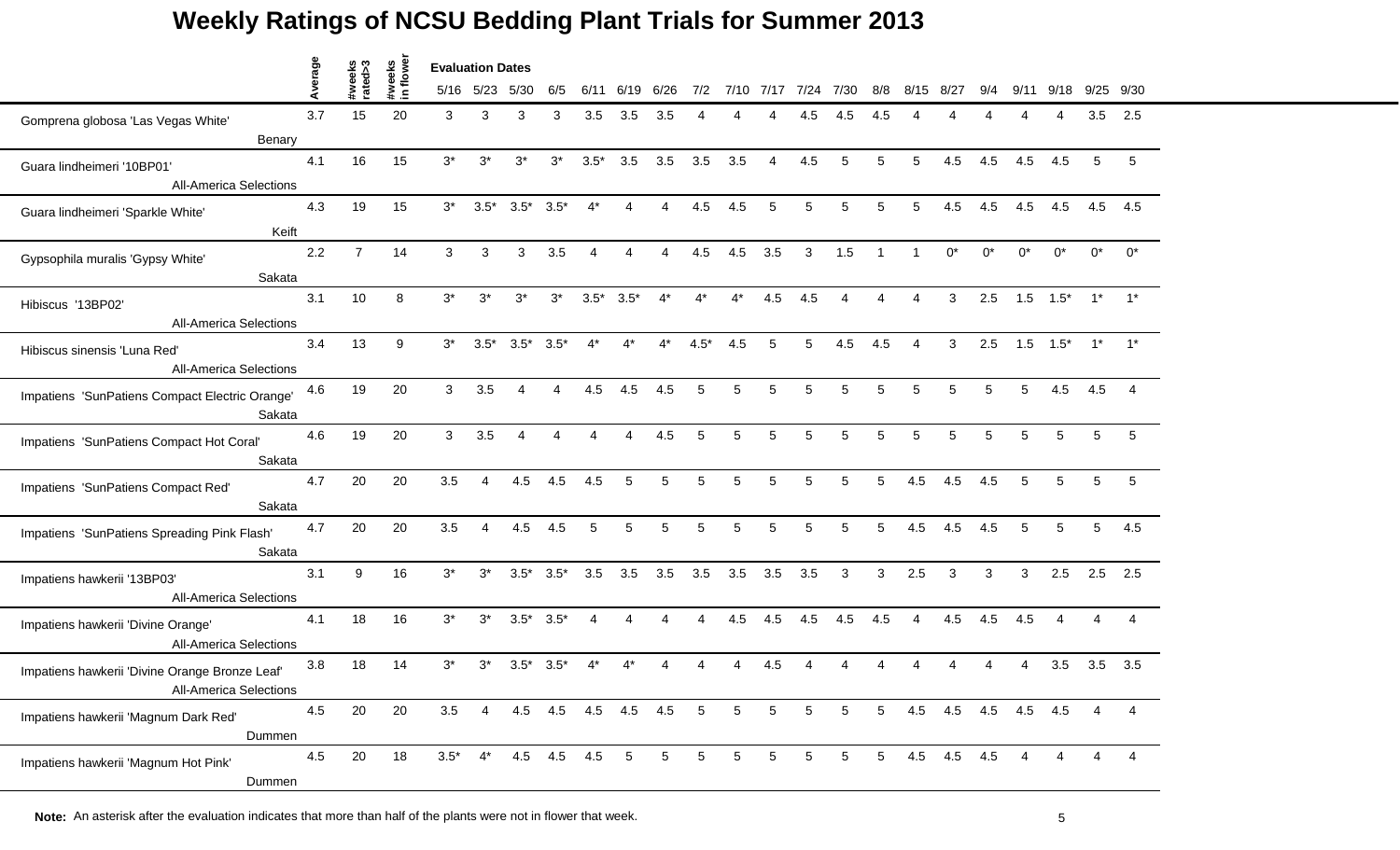|                                                                    | verage |                   |                     | <b>Evaluation Dates</b> |           |       |                |        |                   |        |                |      |      |                             |      |     |                |      |                |                |        |                       |                |
|--------------------------------------------------------------------|--------|-------------------|---------------------|-------------------------|-----------|-------|----------------|--------|-------------------|--------|----------------|------|------|-----------------------------|------|-----|----------------|------|----------------|----------------|--------|-----------------------|----------------|
|                                                                    | ∢      | #weeks<br>rated>3 | #weeks<br>in flower |                         | 5/16 5/23 | 5/30  | 6/5            | 6/11   | 6/19              | 6/26   | 7/2            | 7/10 | 7/17 | 7/24                        | 7/30 | 8/8 | 8/15           | 8/27 | 9/4            | 9/             | 9/18   |                       | 9/25 9/30      |
| Impatiens hawkerii 'Magnum Purple'                                 | 3.9    | 15                | 18                  | $3.5*$                  | $4^*$     | 4.5   | 4.5            | 4.5    | 5                 |        | 5              | 5    |      | 5                           | 4.5  |     | 3.5            | 3.5  | 2.5            | 2.5            | 2      | 2                     | $\overline{2}$ |
| Dummen                                                             |        |                   |                     |                         |           |       |                |        |                   |        |                |      |      |                             |      |     |                |      |                |                |        |                       |                |
| Impatiens hawkerii 'Magnum Salmon'<br>Dummen                       | 4.6    | 20                | 20                  | 3.5                     | Δ         | 4.5   | 4.5            | 4.5    | 5                 | 5      | 5              | 5    | 5    | 5                           | 5    | 5   | 5              | 4.5  | 4.5            | 4.5            | 4.5    | $\overline{4}$        | 3.5            |
| Impatiens hawkerii 'Magnum White Blush'<br>Dummen                  | 4.1    | 20                | 20                  | 3.5                     | 3.5       | Δ     | Δ              | 4.5    | 4.5               | 4.5    | 4.5            | 4.5  | 4.5  | 4.5                         | 4.5  | Δ   |                |      |                | Δ              | Δ      | 3.5                   | 3.5            |
| Impatiens hawkerii 'Super Sonic Dark Salmon '<br>Syngenta Flowers  | 3.7    | 18                | 19                  | 3                       | 3         | 3.5   | $3.5*$         | 3.5    | 3.5               | 3.5    | 3.5            | 3.5  | 3.5  | 3.5                         | 4    | 4.5 | 4.5            |      |                |                |        |                       |                |
| Impatiens hawkerii 'Super Sonic Hot Pink<br>Syngenta Flowers       | 3.8    | 19                | 17                  | $3.5*$                  | $3.5*$    | 4*    |                |        |                   | 3.5    | 3.5            | Δ    |      |                             | 4.5  | 4.5 |                |      |                | 3.5            | 3.5    | 3.5                   | 3              |
| Impatiens hawkerii 'Super Sonic Lavender '<br>Syngenta Flowers     | 4.2    | 20                | 13                  | $3.5*$                  | $3.5*$    | $4^*$ | 4*             | $4.5*$ | $4.5*$            | $4.5*$ | 4.5            | 4.5  | 4.5  | 4.5                         | 4.5  | 4.5 | 4.5            | Δ    | Δ              | Δ              |        | $\Delta$              |                |
| Impatiens hawkerii 'Super Sonic Orange Ice'<br>Syngenta Flowers    | 3.9    | 20                | 17                  | $3.5*$                  | $3.5*$    | $4^*$ | Δ              | Δ      |                   |        | Δ              | Δ    | 4.5  | $\boldsymbol{\Lambda}$      | 4.5  | 4.5 | Δ              | 4    | 3.5            | 3.5            | 3.5    | 3.5                   | 3.5            |
| Impatiens hawkerii 'Super Sonic Pink '<br>Syngenta Flowers         | 4.1    | 20                | 17                  | $3.5*$                  | $3.5*$    | $4^*$ | Δ              | Δ      |                   |        |                | Δ    | 4.5  | 4.5                         | 4.5  | 4.5 | 4.5            | 4.5  | Δ              |                |        |                       |                |
| Impatiens hawkerii 'Super Sonic Purple '<br>Syngenta Flowers       | 3.9    | 16                | 17                  | $3.5*$                  | $3.5*$    | $4^*$ | 4.5            | 4.5    | 4.5               | 4.5    | 4.5            | 4.5  | 4.5  | 4.5                         |      |     | 3.5            | 3.5  | 3.5            | 3              | 3      | 3                     | 3              |
| Impatiens hawkerii 'Super Sonic Sweet Cherry '<br>Syngenta Flowers | 3.9    | 19                | 17                  | $3.5*$                  | $3.5*$    | $4^*$ | Δ              | Δ      |                   |        | Δ              | 4.5  | 4.5  | 4.5                         | 4.5  | 4.5 | $\overline{4}$ | 3    | 3.5            | 3.5            | 3.5    | 3.5                   | 3.5            |
| Impatiens hawkerii 'Super Sonic White<br>Syngenta Flowers          | 4.4    | 19                | 13                  | $3^*$                   | $3.5*$    | $4^*$ | 4*             | $4^*$  | $4.5*$            | $4.5*$ | 4.5            | 4.5  | 5    | 5                           | 4.5  | 4.5 | 4.5            | 4.5  | 4.5            | 4.5            | 4.5    | 4.5                   | 4.5            |
| Impatiens walleriana 'Xtreme Bright Eye'<br>Syngenta Flowers       | 3.5    | 15                | 19                  | 3.5                     | 3.5       | 4     | Δ              | 4.5    | 5                 | 5      | 5              | 4.5  | 4.5  | 4                           | 3.5  | 3.5 | 4              | 3.5  | 3              | $\overline{c}$ | $1^*$  | $\mathbf 1$           |                |
| Impatiens walleriana 'Xtreme Bright Rose'<br>Syngenta Flowers      | 3.7    | 14                | 17                  | 3                       | 3.5       |       | 4.5            | 4.5    | 5                 |        | 5              | 5    | 4.5  | 4.5                         |      | 4.5 | 4.5            |      | 3              | 2              | $1.5*$ | $1^*$                 | $0.5*$         |
| Impatiens walleriana 'Xtreme Punch'<br>Syngenta Flowers            | 4.0    | 15                | 20                  | 3 <sup>1</sup>          | 3.5       | 4     | 4.5            | 4.5    | 5                 | 5      | 5              | 5    | 5    | 5                           | 5    | 5   | $\sqrt{5}$     | 4.5  | $\overline{4}$ | $2^{\circ}$    |        | $1.5$ 1.5             |                |
| Impatiens walleriana 'Xtreme Salmon Impr'<br>Syngenta Flowers      | 3.3    | 14                | 15                  | $3^*$                   | $3^*$     |       | $3.5\quad 3.5$ |        | $3.5$ $3.5$ $3.5$ |        | $\overline{4}$ |      |      | 4.5 4.5 4.5 4.5 4.5 4.5 4.5 |      |     |                |      |                | $2^{\circ}$    |        | $0.5^*$ $0.5^*$ $0^*$ |                |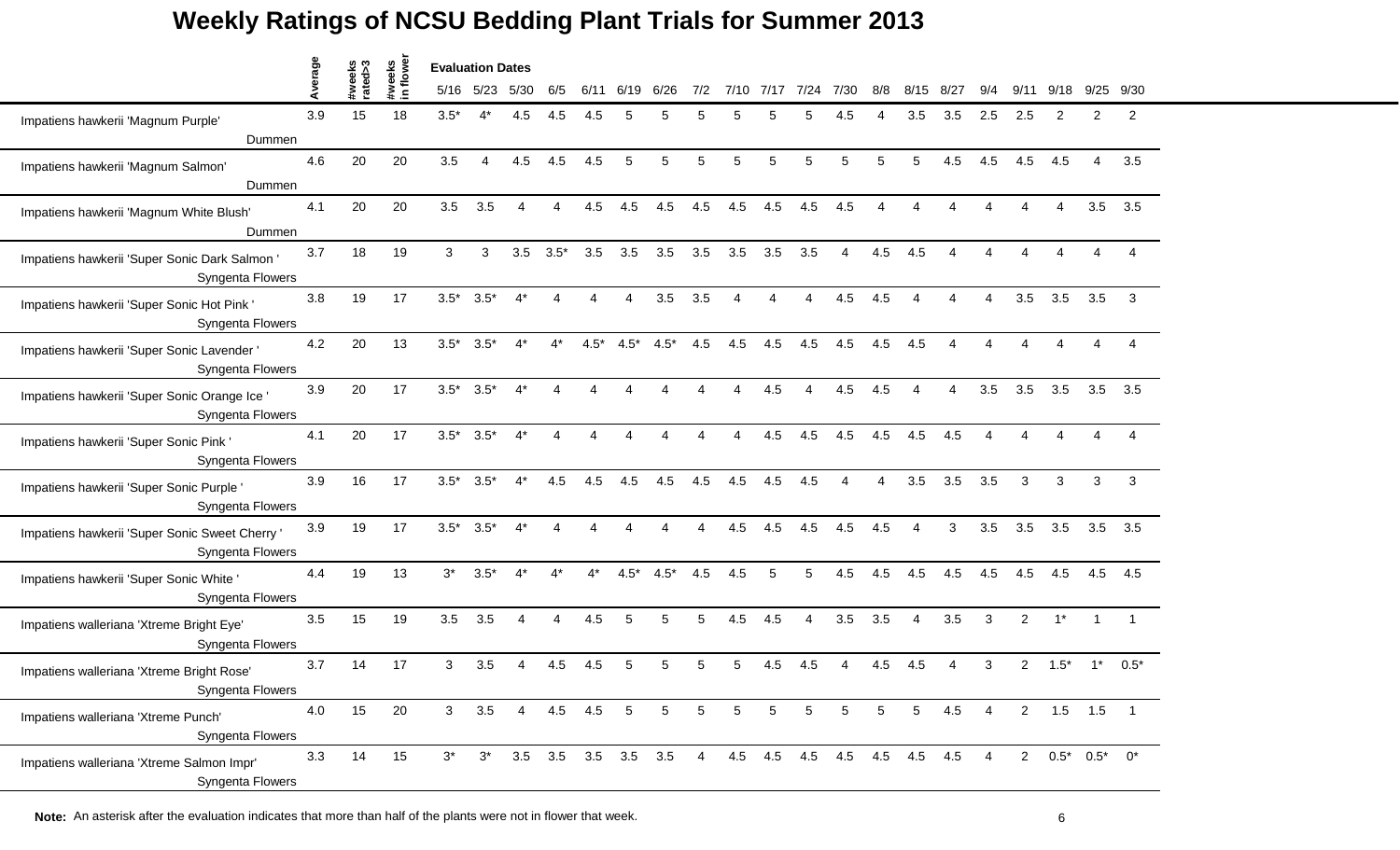|                                           | verage  |                   |                    | <b>Evaluation Dates</b> |                |                        |     |                |                        |                |                        |                       |                |                 |                |                |                |                                                                                         |                           |                |                 |                |                |
|-------------------------------------------|---------|-------------------|--------------------|-------------------------|----------------|------------------------|-----|----------------|------------------------|----------------|------------------------|-----------------------|----------------|-----------------|----------------|----------------|----------------|-----------------------------------------------------------------------------------------|---------------------------|----------------|-----------------|----------------|----------------|
|                                           | ⋖       | #weeks<br>rated>3 | #weeks<br>in flowe |                         | 5/16 5/23      | 5/30                   | 6/5 | 6/11           | 6/19                   | 6/26           | 7/2                    | 7/10                  | 7/17           | 7/24            | 7/30           | 8/8            | 8/15           | 8/27                                                                                    | 9/4                       | 9/11           | 9/18            |                | $9/25$ $9/30$  |
| Ipomoea batatas 'FloraMia Nero'           | 4.7     | 20                | 20                 | 3.5                     | 3.5            | $\boldsymbol{\Lambda}$ | 4.5 | 4.5            | 5                      |                | 5                      | 5                     |                | 5               | 5              | 5              | 5              |                                                                                         | 5                         | 5              | 4.5             | 4.5            | 4.5            |
| Dummen                                    |         |                   |                    |                         |                |                        |     |                |                        |                |                        |                       |                |                 |                |                |                |                                                                                         |                           |                |                 |                |                |
| Lantana camara 'Little Lucky Hot Pink'    | 4.3     | 18                | 20                 | 3                       | 3              | 3.5                    | 3.5 | 3.5            | $\overline{4}$         | $\overline{4}$ | $\overline{4}$         | 4.5                   | 4.5            | $5\phantom{.0}$ | 5              | 5              | 5              | 5                                                                                       | 5                         | 5              | 4.5             | 4.5            | 4.5            |
| <b>Ball FloraPlant</b>                    |         |                   |                    |                         |                |                        |     |                |                        |                |                        |                       |                |                 |                |                |                |                                                                                         |                           |                |                 |                |                |
| Lantana camara 'Little Lucky Lemon Cream' | 3.6     | 16                | 20                 | 3                       | 3              | 3                      | 3   | 3.5            | 3.5                    | 3.5            | 3.5                    | 4                     | Δ              | Δ               | Δ              |                |                |                                                                                         | $\boldsymbol{\varLambda}$ | 4              | 3.5             |                | $3.5$ $3.5$    |
| <b>Ball FloraPlant</b>                    |         |                   |                    |                         |                |                        |     |                |                        |                |                        |                       |                |                 |                |                |                |                                                                                         |                           |                |                 |                |                |
| Lantana camara 'Little Lucky Peach Glow'  | 4.0     | 20                | 20                 | 3.5                     | 3.5            | 3.5                    | 3.5 | Δ              | $\boldsymbol{\Lambda}$ | Δ              | 4.5                    | 4.5                   | 4.5            | 4.5             | 4.5            | 4.5            | Δ              |                                                                                         | Δ                         | 3.5            | 3.5             | 3.5            | 3.5            |
| <b>Ball FloraPlant</b>                    |         |                   |                    |                         |                |                        |     |                |                        |                |                        |                       |                |                 |                |                |                |                                                                                         |                           |                |                 |                |                |
| Lantana camara 'Little Lucky Red'         | 4.5     | 19                | 19                 | $3^*$                   | 3.5            | 3.5                    | 3.5 |                | 4.5                    | 4.5            | 4.5                    | 4.5                   |                | 5               | 5              | 5              | 5              |                                                                                         | 5                         | 5              | 5               | $\overline{5}$ | 4.5            |
| <b>Ball FloraPlant</b>                    |         |                   |                    |                         |                |                        |     |                |                        |                |                        |                       |                |                 |                |                |                |                                                                                         |                           |                |                 |                |                |
| Lobelia erinus 'Bella Acqua'              | 2.6     | 8                 | 20                 | 3                       | 3.5            | 3.5                    | 3.5 | 3.5            | $\overline{4}$         | $\overline{4}$ | $\boldsymbol{\Lambda}$ | 3.5                   | 3              | $\overline{2}$  | $\overline{2}$ | $\overline{2}$ | $\overline{c}$ | $\overline{2}$                                                                          | $\overline{2}$            | 1.5            | $\overline{1}$  | $\mathbf{1}$   | 0.5            |
| Dummen                                    |         |                   |                    |                         |                |                        |     |                |                        |                |                        |                       |                |                 |                |                |                |                                                                                         |                           |                |                 |                |                |
| Lobelia erinus 'Bella Bianca'             | 3.4     | 10                | 20                 | 3                       | 3.5            | $\overline{A}$         | 4   | 4              | 4.5                    | 4.5            | 5                      | 4.5                   | 4              | 3               | 2.5            | 2.5            | 2.5            | 3                                                                                       | 3.5                       | 3              | 2.5             | 2.5            | $\overline{2}$ |
| Dummen                                    |         |                   |                    |                         |                |                        |     |                |                        |                |                        |                       |                |                 |                |                |                |                                                                                         |                           |                |                 |                |                |
| Lobelia erinus 'Bella Blue'               | 2.6     | 8                 | 20                 | 3                       | 3              | 3.5                    | 3.5 | $\overline{4}$ | 4.5                    | 4.5            | 4.5                    | 4.5                   | $\overline{4}$ | 2.5             | $\overline{2}$ | 1.5            | 1.5            | $\mathbf{1}$                                                                            | $\overline{1}$            |                | $\mathbf{1}$    | 0.5            | 0.5            |
| Dummen                                    |         |                   |                    |                         |                |                        |     |                |                        |                |                        |                       |                |                 |                |                |                |                                                                                         |                           |                |                 |                |                |
| Lobelia erinus 'Bella Donna'              | 3.0     | 10                | 20                 | 3.5                     | $\Delta$       | 4.5                    | 4.5 | 4.5            | Δ                      |                |                        | Δ                     | 3.5            | 2.5             | 2.5            | $\overline{2}$ | 1.5            | 1.5                                                                                     | 2                         | $\overline{2}$ | 1.5             | 1.5            | 1.5            |
| Dummen                                    |         |                   |                    |                         |                |                        |     |                |                        |                |                        |                       |                |                 |                |                |                |                                                                                         |                           |                |                 |                |                |
| Lobularia hybrid 'Blushing Princess'      | 3.6     | 14                | 20                 | 3.5                     | 4              | $\boldsymbol{\Lambda}$ | 4   | 4.5            | 4.5                    | 4.5            | 4.5                    | 3                     | 2.5            | 2.5             | 3              | 3.5            | 3              | 3                                                                                       | 3.5                       | 3.5            | 3.5             | 3.5            | $\overline{4}$ |
| Proven Winners                            |         |                   |                    |                         |                |                        |     |                |                        |                |                        |                       |                |                 |                |                |                |                                                                                         |                           |                |                 |                |                |
| Lobularia hybrid 'Frosty Knight'          | 3.8     | 17                | 20                 | 3.5                     | 3.5            | 3.5                    | 3.5 | $\overline{4}$ | 4.5                    | 5              | 5                      | 3.5                   | 3              | 3               | 3              | 4              | $\overline{4}$ | 3.5                                                                                     | 3.5                       | 4              | Δ               | Δ              |                |
| Proven Winners                            |         |                   |                    |                         |                |                        |     |                |                        |                |                        |                       |                |                 |                |                |                |                                                                                         |                           |                |                 |                |                |
| Lobularia hybrid 'Snow Princess'          | 3.9     | 19                | 20                 | 4                       | Δ              | 4.5                    | 4.5 | 4.5            | 4.5                    | 4.5            | 4.5                    | 4                     | 3.5            | 3               | 3.5            | 4              | 3.5            | 3.5                                                                                     | 3.5                       | 3.5            | 3.5             | 3.5            | 3.5            |
| Proven Winners                            |         |                   |                    |                         |                |                        |     |                |                        |                |                        |                       |                |                 |                |                |                |                                                                                         |                           |                |                 |                |                |
| Lobularia hybrid 'White Knight'           | 3.9     | 19                | 20                 | 3.5                     | 3.5            |                        |     | 4.5            | 4.5                    | 4.5            | 4.5                    | Δ                     | 3.5            | 3               | 3.5            |                |                |                                                                                         |                           | 3.5            | 3.5             | 3.5            | $\overline{4}$ |
| Proven Winners                            |         |                   |                    |                         |                |                        |     |                |                        |                |                        |                       |                |                 |                |                |                |                                                                                         |                           |                |                 |                |                |
| Lobularia maritima 'Giga White'           | $2.8\,$ | $5\phantom{.0}$   | 20                 | 3                       | 3 <sup>1</sup> | $\mathbf{3}$           | 3   |                |                        |                |                        | 3 3.5 3.5 3.5 3.5 3.5 |                | 3               | $\mathbf{3}$   | 3 <sup>1</sup> | $\mathbf{3}$   | $2.5$ 2.5                                                                               |                           |                | $2 \qquad 1.5$  | $\mathbf{1}$   | $\mathbf{1}$   |
| Benary                                    |         |                   |                    |                         |                |                        |     |                |                        |                |                        |                       |                |                 |                |                |                |                                                                                         |                           |                |                 |                |                |
| Miscanthus sinensis 'Adagio'              | 4.1     | 14                | 9                  |                         |                |                        |     | $3^*$          | $3^*$                  |                |                        |                       |                |                 |                |                |                | $3.5^*$ $3.5^*$ $3.5^*$ $3.5^*$ $4^*$ $4.5^*$ $4.5^*$ $4.5^*$ $4.5^*$ $4.5$ $4.5$ $4.5$ |                           |                | $5\phantom{.0}$ | 5              | 5              |
| <b>Pleasant Acres Nursery</b>             |         |                   |                    |                         |                |                        |     |                |                        |                |                        |                       |                |                 |                |                |                |                                                                                         |                           |                |                 |                |                |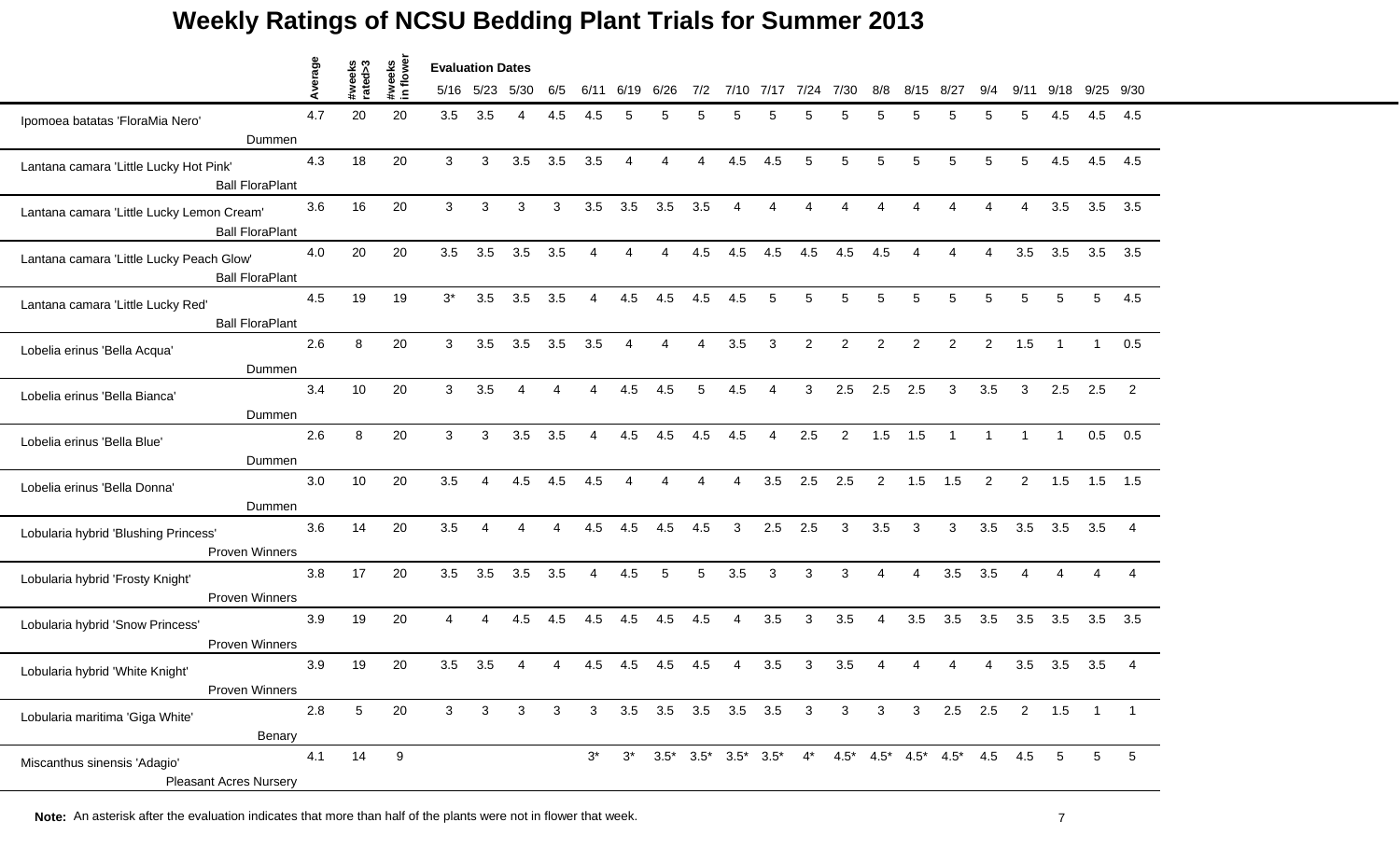|                                                                            | verage |                   |                    | <b>Evaluation Dates</b> |                |                     |                |                |                |                |        |                 |           |                |                |                |                |                   |                          |                |                         |           |                |
|----------------------------------------------------------------------------|--------|-------------------|--------------------|-------------------------|----------------|---------------------|----------------|----------------|----------------|----------------|--------|-----------------|-----------|----------------|----------------|----------------|----------------|-------------------|--------------------------|----------------|-------------------------|-----------|----------------|
|                                                                            | ⋖      | #weeks<br>rated>3 | #weeks<br>in flowe |                         | 5/16 5/23 5/30 |                     | 6/5            | 6/11           | 6/19           | 6/26           | 7/2    |                 | 7/10 7/17 | 7/24           | 7/30           | 8/8            | 8/15           | 8/27              | 9/4                      | 9/11           | 9/18                    | 9/25 9/30 |                |
| Miscanthus sinensis 'Little Kitten'<br><b>Pleasant Acres Nursery</b>       | 3.8    | 14                | 10                 |                         |                |                     |                | $3^*$          | $3^*$          | $3.5*$         | $3.5*$ | $3.5*$          | $3.5^*$   |                |                |                |                |                   |                          |                |                         | 4.5       | -4             |
| Miscanthus sinensis 'Yaku Jima'<br><b>Pleasant Acres Nursery</b>           | 4.2    | 14                | 6                  |                         |                |                     |                | $3^*$          | $3^*$          | $3.5*$         | $3.5*$ | $3.5^*$ $3.5^*$ |           | $4^*$          | $4.5*$         | $4.5*$         | $4.5*$         | $5^*$             | $5^*$                    | $5^*$          | $5^*$                   | 5         | 4.5            |
| Muhlenbergia dumsa 'Bamboo Muhly Grass'<br><b>Pleasant Acres Nursery</b>   | 4.3    | 20                | $\Omega$           | $3.5*$                  | $3.5*$         | $3.5*$              | $4^*$          | $4^*$          | 4*             | $4.5*$         | $4.5*$ | $4.5^*$         | $4.5*$    | $4.5*$         | $5^*$          | $5^*$          | $4.5*$         | $4.5^*$           | $4.5*$                   | $4.5^*$        | $4.5^*$ $4.5^*$ $4.5^*$ |           |                |
| Osteospermum ecklonis '13BP05 Pure White'<br><b>All-America Selections</b> | 3.6    | 19                | 15                 | $3^*$                   | $3.5*$         | $3.5^*$ $3.5^*$     |                | $4^*$          | 4              | 4              | 3.5    | 3.5             | 3.5       | 3.5            | 3.5            | $\overline{4}$ | 3.5            | 3.5               | 3.5                      | 3.5            | 3.5                     |           | $3.5\quad 3.5$ |
| Osteospermum ecklonis 'Akila White'<br><b>All-America Selections</b>       | 3.6    | 18                | 16                 | $3^*$                   | $3.5*$         | $3.5^*$ $3.5^*$     |                |                |                |                |        | 3.5             | 3         | 3.5            | 3.5            | 3.5            | 3.5            | 3.5               | 3.5                      | 3.5            | 3.5                     | 3.5       | 3.5            |
| Osteospermum ecklonis 'Asti White'<br><b>All-America Selections</b>        | 3.0    | 9                 | 9                  | $3^*$                   | $3.5*$         | $3.5^*$ $3.5^*$     |                | $3.5*$         | 3.5            | 3.5            | 3.5    | 3               | 2.5       | 3              | $3.5*$         | $3.5*$         | $2.5*$         | $2^*$             | $2.5*$                   | $2.5*$         | 2.5                     | 2.5       | 2.5            |
| Osteospermum ecklonis 'Passion Mix'<br><b>All-America Selections</b>       | 3.2    | 12                | 14                 | $2.5^*$                 | $2.5*$         | $3^*$               | $3^*$          | 3              | 3.5            | 3.5            | 3.5    | $\overline{2}$  | 1.5       | $3^*$          | $3.5*$         | 4              | 3.5            | 3.5               | 3.5                      | 3.5            | 3.5                     |           | $3.5\quad 3.5$ |
| Pelargonium 'Boldly Burgundy'<br><b>Proven Winners</b>                     | 4.2    | 19                | 20                 | 3                       | 3.5            | 3.5                 | $\overline{4}$ | 4.5            | 4.5            | 5              | 5      | 4.5             | 4         | 3.5            | 3.5            | 4              | 4.5            | 4.5               | 4.5                      | 4.5            | 4.5                     | 4.5       | 4.5            |
| Pelargonium 'Boldly Dark Red'<br>Proven Winners                            | 4.2    | 18                | 20                 | 3                       | 3              | 3.5                 | 3.5            |                | 4.5            | 5              | 5      | 4.5             | 4.5       | 4.5            | 4.5            | 4.5            | Δ              | 4.5               |                          | 4.5            |                         |           |                |
| Pelargonium 'Boldly Hot Pink'<br>Proven Winners                            | 3.1    | 9                 | 20                 | 3                       | 3.5            | 3.5                 | 3.5            | $\overline{4}$ | 4.5            | 4.5            | 4.5    | 3.5             | 3         | 2.5            | 2              | $\overline{2}$ | $\overline{2}$ | $\overline{2}$    | 2.5                      | 3              | 2.5                     | 3         | 3.5            |
| Pelargonium 'Boldly Lavender Rose'<br>Proven Winners                       | 2.9    | $\overline{7}$    | 20                 | 3                       | 3              | 3.5                 | 3.5            | 3.5            | $\overline{4}$ | $\overline{4}$ | 3.5    | 3.5             | 2.5       | $\overline{2}$ | $\overline{2}$ | $\overline{2}$ | $\overline{2}$ | 2.5               | 2.5                      | 3              | 2.5                     | 2.5       | 2.5            |
| Pelargonium 'Boldly Scarlet Fire'<br><b>Proven Winners</b>                 | 3.6    | 15                | 20                 | 3                       | 3              | 3.5                 | $\overline{4}$ | $\Delta$       | $\Delta$       |                |        | Δ               |           | 3              | 3              | 3.5            | 3.5            |                   | $\boldsymbol{\varDelta}$ | 4              | 3.5                     | 3         | 3.5            |
| Pelargonium 'Timeless Deep Red'<br>Proven Winners                          | 4.1    | 19                | 20                 | 3                       | 3.5            | 3.5                 | 3.5            | 4              | 4.5            | 5              | 5      | 5               |           |                |                |                | 4.5            |                   |                          |                | 3.5                     |           |                |
| Pelargonium 'Timeless Lavender'<br>Proven Winners                          | 3.6    | 16                | 20                 | 3                       |                | $3.5$ $3.5$ $3.5$   |                | $\overline{4}$ | $\overline{4}$ | 4.5 4.5        |        | 4               | 4         | 3              | $\mathbf{3}$   | 3 <sup>7</sup> |                | $3.5$ $3.5$ $3.5$ |                          | $\overline{4}$ | 3.5                     |           | $3.5\quad 3.5$ |
| Pelargonium 'Timeless Orange'<br>Proven Winners                            | 3.9    | 19                | 28                 | 3                       |                | $3.5$ $3.5$ $3.5^*$ |                |                | 4  4.5  4.5    |                | 5      | 5 <sub>5</sub>  |           | $4.5$ 3.5      | $\overline{4}$ | $\overline{4}$ |                | $3.5$ $3.5$ $3.5$ |                          |                | 4                       | 4         | 3.5            |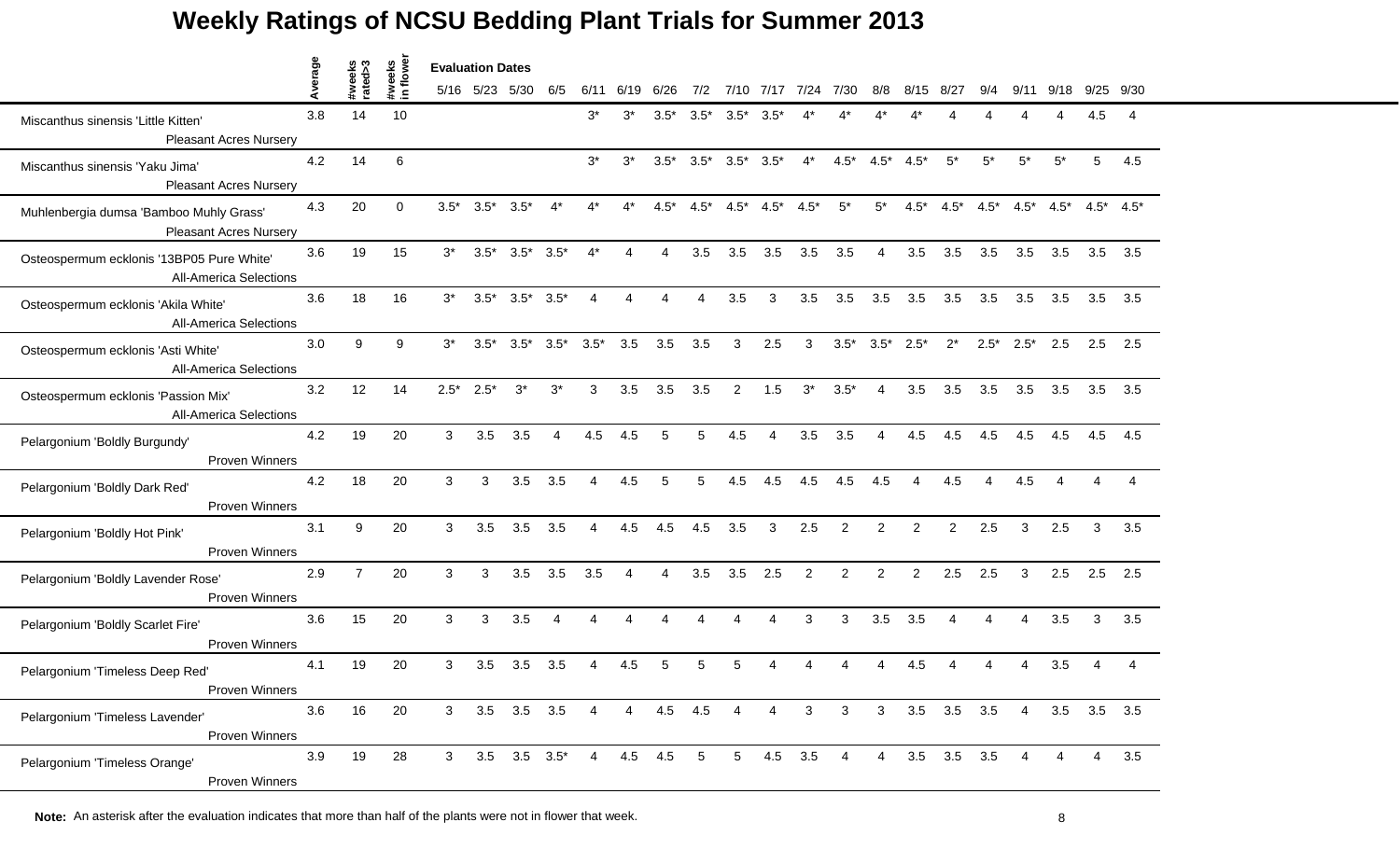|                                                                       | verage |                   |                          | <b>Evaluation Dates</b> |           |       |        |        |        |        |        |                |               |        |                                                                                                   |                |           |                         |                |                 |                |                        |                |
|-----------------------------------------------------------------------|--------|-------------------|--------------------------|-------------------------|-----------|-------|--------|--------|--------|--------|--------|----------------|---------------|--------|---------------------------------------------------------------------------------------------------|----------------|-----------|-------------------------|----------------|-----------------|----------------|------------------------|----------------|
|                                                                       | ∢      | #weeks<br>rated>3 | #weeks<br>in flowe       |                         | 5/16 5/23 | 5/30  | 6/5    | 6/11   | 6/19   | 6/26   | 7/2    |                | 7/10 7/17     | 7/24   | 7/30                                                                                              | 8/8            | 8/15 8/27 |                         | 9/4            | 9/11            | 9/18           | 9/25 9/30              |                |
| Pelargonium 'Timeless Pink'                                           | 2.5    | 9                 | 20                       | 3.5                     | 3.5       | 3.5   | 3.5    | 3.5    | 4.5    | 4.5    |        | 3.5            | 2.5           | 1.5    |                                                                                                   |                |           | 1.5                     | 1.5            | 1.5             | 1.5            | 1.5                    | 1.5            |
| <b>Proven Winners</b>                                                 |        |                   |                          |                         |           |       |        |        |        |        |        |                |               |        |                                                                                                   |                |           |                         |                |                 |                |                        |                |
| Pelargonium 'Timeless Rose'                                           | 3.7    | 15                | 19                       | $3^*$                   | 3         | 3     | 3      | 3.5    | Δ      |        |        | Λ              | 3.5           | 3      | 3.5                                                                                               | Δ              |           |                         |                |                 |                | $\boldsymbol{\Lambda}$ |                |
| <b>Proven Winners</b>                                                 |        |                   |                          |                         |           |       |        |        |        |        |        |                |               |        |                                                                                                   |                |           |                         |                |                 |                |                        |                |
| Pelargonium xhortorum 'Pinto Premium Deep                             | 2.7    | Δ                 | 11                       | $3^*$                   | $3^*$     | $3^*$ | $3.5*$ | $4^*$  | 3.5    | 3.5    | 3      | 2.5            | 2.5           | 2.5    | 2.5                                                                                               | 2.5            | $2^*$     | $2^*$                   | $2^*$          | 2.5             | 2              | 2                      | $2^*$          |
| Red'<br>Syngenta Flowers                                              |        |                   |                          |                         |           |       |        |        |        |        |        |                |               |        |                                                                                                   |                |           |                         |                |                 |                |                        |                |
| Pelargonium xhortorum 'Pinto Premium Deep                             | 2.0    | $\Omega$          | 9                        | $3^*$                   | $3^*$     | $3^*$ | $3^*$  | $3^*$  | $2^*$  | $2^*$  | $1.5*$ | 1.5            | 1.5           | 1.5    | 1.5                                                                                               |                |           | $1.5^*$ $1.5^*$ $1.5^*$ | 1.5            | 1.5             | 1.5            | 1.5                    | 2              |
| Rose'<br>Syngenta Flowers                                             |        |                   |                          |                         |           |       |        |        |        |        |        |                |               |        |                                                                                                   |                |           |                         |                |                 |                |                        |                |
| Pelargonium xhortorum 'Pinto Premium Orange                           | 2.0    | 3                 | 7                        | $3^*$                   | $3^*$     | $3^*$ | $3^*$  | $3.5*$ | $3.5*$ | 3.     | 3.5    | 2              | $\mathcal{P}$ |        |                                                                                                   |                |           |                         |                | $1^*$           | $1^*$          | $1^*$                  |                |
| Bicolor'<br>Syngenta Flowers                                          |        |                   |                          |                         |           |       |        |        |        |        |        |                |               |        |                                                                                                   |                |           |                         |                |                 |                |                        |                |
| Pelargonium xhortorum 'Pinto Premium Rose                             | 2.2    | $\overline{2}$    | $\overline{7}$           | $3^*$                   | $3^*$     | $3^*$ | $3^*$  | $3.5*$ | $3.5*$ | 3      | 3      | 2              | 2             | 1.5    | 1.5                                                                                               | 1.5            |           | $1.5^*$ $1.5^*$         | $1.5*$         | $1.5^*$ $1.5^*$ |                | $1.5^*$ $1.5^*$        |                |
| Bicolor'<br>Syngenta Flowers                                          |        |                   |                          |                         |           |       |        |        |        |        |        |                |               |        |                                                                                                   |                |           |                         |                |                 |                |                        |                |
| Pelargonium xhortorum 'Pinto Premium Salmon'                          | 2.6    | 5                 | 3                        | $3^*$                   | $3^*$     | $3^*$ | $3.5*$ | $3.5*$ | $4^*$  | $3.5*$ | $3.5*$ | $2.5*$         | $2.5*$        | $2^*$  | 2                                                                                                 | 2              | $2^*$     | $2^*$                   | $2^*$          | $2^*$           | $2^*$          | $2^*$                  | $\overline{2}$ |
| Syngenta Flowers                                                      | 2.0    | $\mathcal{P}$     | 8                        | $2.5*$                  | $2.5*$    | $3^*$ | $3^*$  | $3.5*$ | 3.5    | 3      | 3      | $\overline{2}$ | 2             | 2      | $\overline{2}$                                                                                    | $\overline{2}$ | $1.5*$    | $1^*$                   | $0.5*$         | $0.5*$          | $0.5*$         | $0.5^*$ 0.5*           |                |
| Pelargonium xhortorum 'Pinto Premium Violet'<br>Syngenta Flowers      |        |                   |                          |                         |           |       |        |        |        |        |        |                |               |        |                                                                                                   |                |           |                         |                |                 |                |                        |                |
| Pelargonium xhortorum 'Pinto Premium White'<br>Syngenta Flowers       | 2.0    | $\mathcal{P}$     | 5                        | $3^*$                   | $3^*$     | $3^*$ | $3.5*$ | $3.5*$ | $3^*$  | 2.5    | 2.5    | $2^*$          | $1.5*$        | $1.5*$ | 1.5                                                                                               | 1.5            | $1*$      |                         | $1*$           | $1*$            | $1^*$          | $1^*$                  |                |
| Pelargonium hortorum 'Pinto Premium White to                          | 2.6    | 3                 | $\boldsymbol{\varDelta}$ | $3^*$                   | $3^*$     | $3^*$ | $3.5*$ | $3.5*$ | $3.5*$ | 3      | 3      | $2.5*$         | $2.5*$        | $2^*$  | $2^*$                                                                                             | $2^*$          | $2^*$     | $2^*$                   | $2^*$          | 2.5             | 2.5            |                        | $2.5^*$ 2.5*   |
| Rose'<br>Syngenta Flowers & All-America Selections                    |        |                   |                          |                         |           |       |        |        |        |        |        |                |               |        |                                                                                                   |                |           |                         |                |                 |                |                        |                |
| Pelargonium interspecific 'Calliope Dark Red'<br>Syngenta Flowers     | 4.1    | 17                | 18                       | $3^*$                   | $3^*$     | 3     | 3.5    |        | Δ      | 4.5    | 4.5    | 4.5            | 4.5           | 4.5    | 4.5                                                                                               | 4.5            | Δ         | 4.5                     | 4.5            | 4.5             | Δ              | 4                      | 4.5            |
| Pelargonium interspecific 'Calliope Lavender                          | 2.3    | $\Omega$          | 16                       | $3^*$                   | $2.5*$    | 3     | 3      | 3      | 3      | 3      | 3      | 2.5            | 2             | 2      | 1.5                                                                                               | $1.5*$         | $1.5*$    | 2                       | $\overline{2}$ | $\overline{2}$  | $\overline{2}$ | $\overline{2}$         | $\overline{2}$ |
| Rose'<br>Syngenta Flowers                                             |        |                   |                          |                         |           |       |        |        |        |        |        |                |               |        |                                                                                                   |                |           |                         |                |                 |                |                        |                |
| Pelargonium interspecific 'Calliope Scarlet Fire'<br>Syngenta Flowers | 3.4    | 11                | 16                       | 3*                      | 3*        | 3*    | $3.5*$ |        |        |        | 3.5    | 3.5            | 3.5           | 3      | 3                                                                                                 | 3              | 3         | 3                       | 3.5            | 3.5             | 3              |                        | $3.5$ $3.5$    |
| Pelargonium peltatum 'Tornado Red'<br>Syngenta Flowers                | 1.2    | $\mathbf 0$       | $\mathbf 0$              | $2.5*$                  |           |       |        |        |        |        |        |                |               |        | $3^*$ $2.5^*$ $2.5^*$ $3^*$ $2.5^*$ $1.5^*$ $1.5^*$ $1.5^*$ $1^*$ $0.5^*$ $0.5^*$ $0.5^*$ $0.5^*$ |                |           | $0^*$                   | $0^*$          | $0^*$           | $0^*$          | $0^*$                  | $0^*$          |
| Pelargonium peltatum 'Tornado Rose'<br>Syngenta Flowers               | 1.1    | $\mathbf 0$       | $\mathbf 0$              | $2^*$                   | $2^*$     | $2^*$ | $2^*$  | $2^*$  |        |        |        |                |               |        |                                                                                                   |                |           |                         |                |                 |                |                        |                |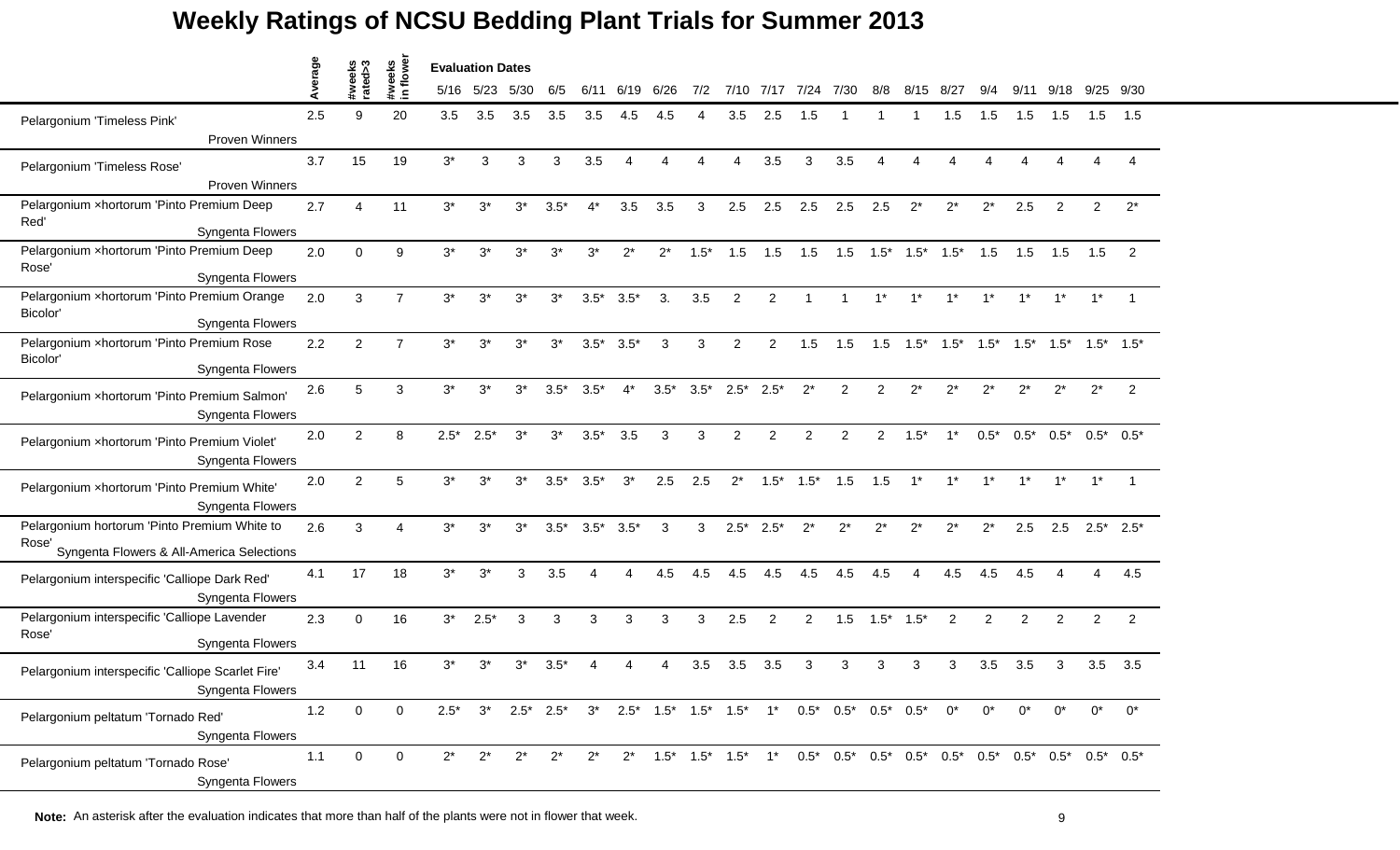|                                                                            | verage |                   |                    | <b>Evaluation Dates</b> |           |                                       |         |        |              |                |                |                 |                |                        |        |                 |                 |                                     |        |        |                 |                        |                 |
|----------------------------------------------------------------------------|--------|-------------------|--------------------|-------------------------|-----------|---------------------------------------|---------|--------|--------------|----------------|----------------|-----------------|----------------|------------------------|--------|-----------------|-----------------|-------------------------------------|--------|--------|-----------------|------------------------|-----------------|
|                                                                            | ⋖      | #weeks<br>rated>3 | #weeks<br>in flowe |                         | 5/16 5/23 | 5/30                                  | 6/5     | 6/11   | 6/19 6/26    |                | 7/2            |                 | 7/10 7/17 7/24 |                        | 7/30   | 8/8             | 8/15            | - 8/27                              |        | 9/11   | 9/18            |                        | $9/25$ $9/30$   |
| Pelargonium peltatum 'Tornado White'<br>Syngenta Flowers                   | 1.3    | $\Omega$          |                    | $3^*$                   | $3^*$     | $2.5*$                                | $2.5^*$ | $2.5*$ | $2.5^*$      | $2.5*$         | $2.5*$         | $1.5*$          |                | $0.5*$                 | $0.5*$ | $0.5*$          | $0.5*$          | $0.5*$                              | ሰ*     |        | ሰ*              | 0*                     | $\Omega$        |
| Pennisetum 'Cherry Sparkler'<br><b>Pleasant Acres Nursery</b>              | 4.4    | 16                | 14                 | $3^*$                   | $3^*$     | $2.5*$                                | $3^*$   | $3.5*$ | $4^*$        | $\overline{4}$ | 4.5            | 5               | 5              | 5                      | 5      | 5               | 5               | 5                                   | 5      | 5      | 5               | 5                      | 5               |
| Pennisetum 'Fireworks'<br><b>Pleasant Acres Nursery</b>                    | 4.2    | 16                | 10                 | $3^*$                   | $3^*$     | $2.5*$                                | $3^*$   | $3.5*$ | $3.5*$       | $4^*$          | $4^*$          | $4.5*$          | $4.5*$         | 5                      | 5      | 5               | 5               | 5                                   | 5      | 5      | 5               | 4.5                    | 4.5             |
| Pennisetum alopecuroides 'Burgundy Bunny'<br><b>Pleasant Acres Nursery</b> | 3.9    | 14                | 9                  |                         |           |                                       |         | $3^*$  | $3^*$        | $3.5*$         |                | $3.5^*$ $3.5^*$ | $3.5*$         | $4^*$                  | $4.5*$ | $4.5*$          | $4.5^*$         | $4.5*$                              | 4.5    | 4.5    | 4.5             | $\boldsymbol{\Lambda}$ | 3.5             |
| Pennisetum purpureum 'Vertigo'<br>Proven Winners                           | 4.8    | 20                | 6                  |                         |           | 4.5                                   | 4.5     | 4.5    | 5            |                | 5              |                 | 5*             | 5*                     | $5*$   | 5*              | 5*              | $5*$                                | 5*     | 5*     | $5*$            | $5^*$                  | $4.5*$          |
| Penstemon hartwegii 'Arabesque Appleblossom'<br>Syngenta Flowers           | 3.9    | 15                | $\overline{7}$     | $3^*$                   | $3^*$     | $3.5*$                                | $4^*$   | $4.5*$ | $4.5*$       | 4.5            | 5              | 5               | 4.5            | $\boldsymbol{\Lambda}$ | 4.5    | Δ               | $4^*$           | $4^*$                               | $4^*$  | $3.5*$ | $3^*$           |                        | $2.5^*$ 2.5*    |
| Penstemon hartwegii 'Arabesque Pink'<br>Syngenta Flowers                   | 3.1    | 8                 | $\overline{7}$     | $3^*$                   | $3^*$     | $3^*$                                 | $3.5*$  | $4^*$  | $4^*$        | 4              | 4.5            | 4.5             | Δ              | 3.5                    | 3      | 2.5             | $2.5*$          | $2.5^*$ 2.5*                        |        | $2^*$  | $2^*$           |                        | $1.5^*$ $1.5^*$ |
| Penstemon hartwegii 'Arabesque Red'<br>Syngenta Flowers                    | 2.6    | 6                 | $\overline{7}$     | $3^*$                   | $3^*$     | $3.5*$                                | $3.5*$  | $4^*$  | $4^*$        | Δ              | Δ              | 3               | 3              | 3                      | 3      | $\overline{2}$  | $2^*$           | $2^*$                               | $1.5*$ | $1^*$  | $1^*$           |                        | $0.5^*$ 0.5*    |
| Penstemon hartwegii 'Arabesque Violet'<br>Syngenta Flowers                 | 3.7    | 15                | 5                  | $3^*$                   | $3^*$     | $3^*$                                 | $3.5*$  |        |              |                |                |                 |                |                        | 4.5    | 4.5             |                 |                                     | 4*     | $3.5*$ | $3.5*$          | $3^*$                  | $2.5*$          |
| Penstemon mexicali 'Carillo Red'<br>Keift                                  | 2.7    | 6                 | 5                  | $3^*$                   | $3^*$     | $3.5*$                                | $3.5*$  | $3.5*$ | $3.5*$       | 3.5            | 3.5            | 2.5             | 2.5            | $2.5*$                 | $3^*$  | 3               | $3^*$           | $3^*$                               | $3^*$  | $1.5*$ | $1^*$           |                        | $0.5^*$ 0.5*    |
| Pentas lanceolata 'Graffiti Lipstick'<br>Benary                            | 4.1    | 16                | 14                 | $3^*$                   | $3^*$     | $3^*$                                 | $3^*$   | $3.5*$ | $3.5*$       | 3.5            | 3.5            | 4               | 4.5            | 4.5                    | 4.5    | 4.5             | 5               | 5                                   | 5      | 5      | 5               | $5^{\circ}$            | 4.5             |
| Pentas lanceolata 'Graffiti Red Lace'<br>Benary                            | 4.1    | 15                | 14                 | $3^*$                   | $3^*$     | $3^*$                                 | $3^*$   | $3^*$  | $3.5*$       | 3.5            | 3.5            | Δ               | 4              | 4.5                    | 4.5    | 4.5             | 4.5             | 5                                   | 5      | 5      | 5               | 5                      | 5               |
| Pentas lanceolata 'Graffiti White'<br>Benary                               | 3.3    | 10                | 15                 | $3^*$                   | $3^*$     | 3*                                    | 3*      | $3^*$  | 3            | з              | 3              | 3.5             | 3.5            | 3.5                    | 3.5    | 3.5             | 3.5             | 3.5                                 | 3.5    | 3.5    | 3.5             | 3                      | 3               |
| Pentas lanceolata 'Northern Lights Lavender'<br>Benary                     | 3.9    | 18                | 14                 | $3^*$                   | $3^*$     | $3.5^*$ $3.5^*$ $3.5^*$ $3.5^*$ $3.5$ |         |        |              |                | $\overline{4}$ |                 | 4.5 4.5 4.5    |                        | 5      | $5\overline{)}$ | $5\phantom{.0}$ | 4.5                                 | 4      |        | 3.5 3.5 3.5 3.5 |                        |                 |
| Petunia xhybrida '12BP04<br><b>All-America Selections</b>                  | 1.7    | $\mathbf 0$       | 17                 | 3                       | 3         | 3                                     | 3       | 3      | $\mathbf{3}$ | 3              | 3              |                 |                |                        |        |                 |                 | 2.5 1.5 1.5 1.5 1.5 0.5 0.5 0.5 0.5 |        |        | $0^*$           | $0^*$                  | $0^*$           |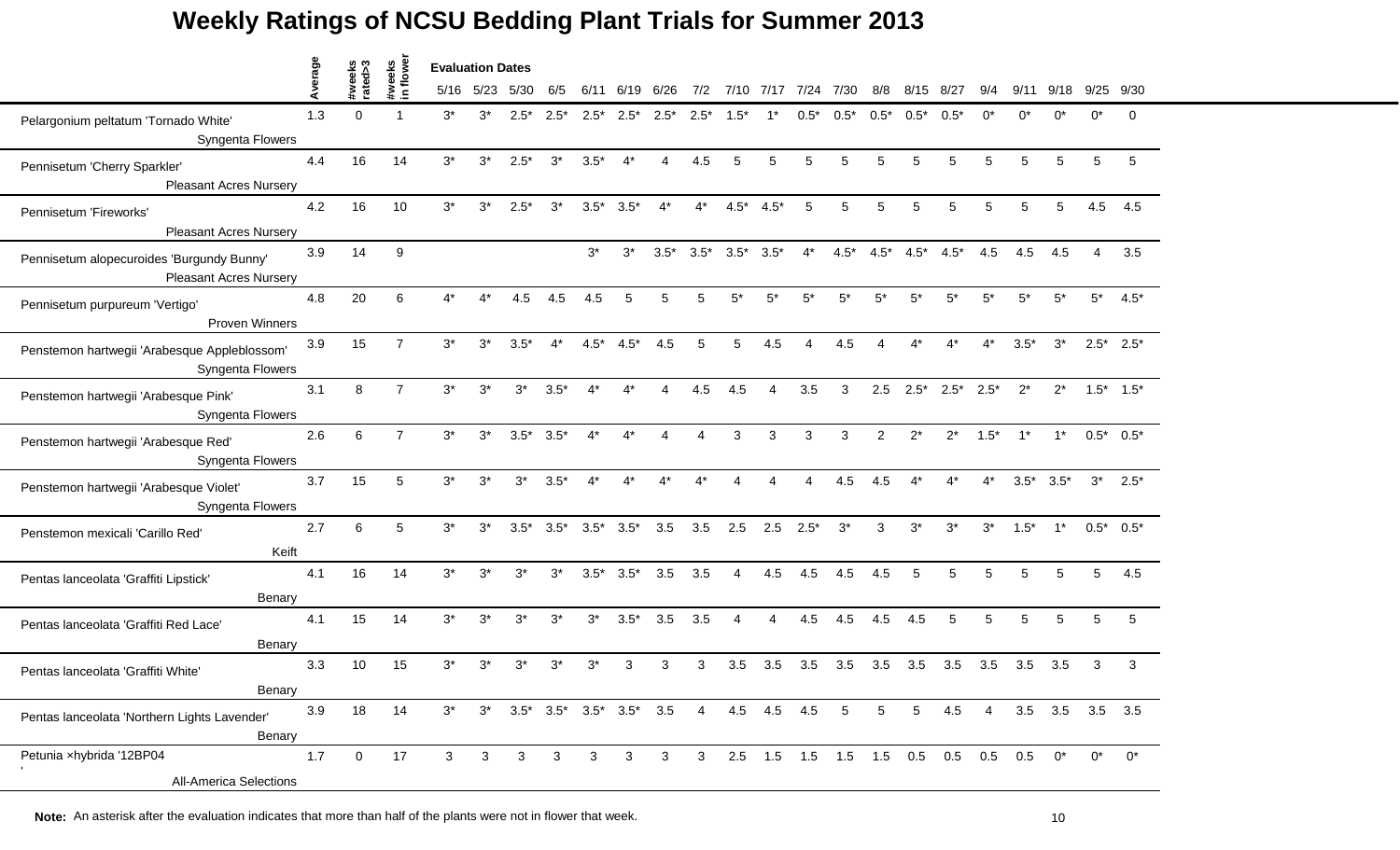|                                                                            | erage |                   |                    | <b>Evaluation Dates</b> |             |                |                |      |      |                |                          |            |             |            |                |       |                |            |       |       |             |       |               |
|----------------------------------------------------------------------------|-------|-------------------|--------------------|-------------------------|-------------|----------------|----------------|------|------|----------------|--------------------------|------------|-------------|------------|----------------|-------|----------------|------------|-------|-------|-------------|-------|---------------|
|                                                                            | ⋖     | #weeks<br>rated>3 | #weeks<br>in flowe |                         | 5/16 5/23   | 5/30           | 6/5            | 6/11 | 6/19 | 6/26           | 7/2                      |            | 7/10 7/17   | 7/24       | 7/30           | 8/8   | 8/15           | -8/27      |       | 9/11  | 9/18        |       | $9/25$ $9/30$ |
| Petunia xhybrida '13BP06 Milliflora'<br><b>All-America Selections</b>      | 3.7   | 16                | 20                 | 3                       | 3.5         | 3.5            | 3.5            |      |      |                |                          |            |             |            | 3.5            | З     | з              | з          | 3.5   | 3.5   | 3.5         | 3.5   | 3.5           |
| Petunia xhybrida 'Ez Rider Blue'<br>PanAmerican                            | 1.1   | $\Omega$          | 8                  | 3                       | 3           | 2.5            | 2.5            | 2.5  | 3    | 2.5            | 2.5                      | $0^*$      | $0^*$       | $0^*$      | $0^*$          | $0^*$ | $^{\circ}$     | $0^*$      | $0^*$ | $0^*$ | $0^*$       | $0^*$ | $0^*$         |
| Petunia xhybrida 'Ez Rider Deep Pink'<br>PanAmerican                       | 1.0   | $\Omega$          | 6                  | 2.5                     | $3^*$       | 3              | 3              | 3    | 3    | $\overline{2}$ | $0^*$                    | $^{\circ}$ | $^{\wedge}$ | $0^*$      | $0^*$          | $0^*$ | n*             | $0^*$      | ሰ*    | n*    | n*          | $0^*$ | $0^*$         |
| Petunia xhybrida 'Ez Rider Deep Salmon'<br>PanAmerican                     | 1.1   | $\Omega$          | $\overline{7}$     | $3^*$                   | 3           | 3              | 3              | 3    | 3    | 2              |                          | $0^*$      | $0^*$       | $0^*$      | $0^*$          | $0^*$ | $0^*$          | $0^*$      | $0^*$ | $0^*$ | $0^*$       | $0^*$ | $0^*$         |
| Petunia xhybrida 'Ez Rider Rose'<br>PanAmerican                            | 1.0   | $\Omega$          | $\overline{7}$     | $3^*$                   | 3           | 2.5            | 2.5            | 2.5  | 3    | $\overline{2}$ | 1.5                      | ሰ*         | ሰ*          | n*         | n*             | ሰ*    |                | $^{\circ}$ | n*    |       | n*          | $0^*$ | $0^*$         |
| Petunia xhybrida 'Ez Rider White'<br>PanAmerican                           | 1.9   | 6                 | 12                 | 3                       | 3           | 3              | 3.5            | Δ    | Δ    | 4              | 4.5                      | 3.5        | 2           | 1.5        | $\overline{1}$ | $0^*$ | $0^*$          | $0^*$      | $0^*$ | $0^*$ | $0^*$       | $0^*$ | $0^*$         |
| Petunia xhybrida 'Mini Blast Rose'<br>Sakata                               | 2.1   | 9                 | 13                 | 3.5                     | 3.5         | 3.5            | 3.5            | Δ    | 4    | 4.5            | $\boldsymbol{\varDelta}$ | 3.5        | 2           | 2          | $\overline{2}$ | 1.5   | $0^*$          | $0^*$      | $0^*$ | n*    | 0*          | $0^*$ | $0^*$         |
| Petunia xhybrida 'Shock Wave Deep Purple'<br><b>All-America Selections</b> | 2.3   | 6                 | 14                 | 3                       | 3           | 3.5            | 3.5            | Δ    | 4    | 4              | 4.5                      | 3          | 2.5         | 3          | 3              | 3     | 1.5            | $0^*$      | $0^*$ | $0^*$ | $0^*$       | $0^*$ | $0^*$         |
| Petunia xhybrida 'Supertunia Flamingo'<br><b>Proven Winners</b>            | 1.4   | $\overline{7}$    | 8                  | 3.5                     | 3.5         | 3.5            | 3.5            |      |      | 3.5            | 3                        | ሰ*         |             | n*         | ሰ*             | ሰ*    |                | n*         |       |       | n*          | $0^*$ | $0^*$         |
| Petunia xhybrida 'Supertunia Indigo Charm'<br><b>Proven Winners</b>        | 1.6   | 8                 | 9                  | 3.5                     | 3.5         | 4              | $\overline{4}$ | 4.5  | 5    | 4              | 3.5                      | 0.5        | $0^*$       | $0^*$      | $0^*$          | $0^*$ | $0^*$          | $0^*$      | $0^*$ | $0^*$ | $0^*$       | $0^*$ | $0^*$         |
| Petunia xhybrida 'Supertunia Orchid Charm'<br><b>Proven Winners</b>        | 2.7   | 11                | 14                 | 3.5                     | 3.5         | 4              | Δ              | 4.5  | 4.5  | 5              | 5                        | 4          | 3.5         | 3.5        | 3              | 3     | $\overline{2}$ | $0^*$      | 0*    |       | $0^*$       | $0^*$ | $0^*$         |
| Petunia xhybrida 'Supertunia Pink Charm'<br><b>Proven Winners</b>          | 1.4   | 6                 | 8                  | 3.5                     | 3.5         |                |                | 4.5  | 4    | 2.5            |                          | $0^*$      | $0^*$       | $0^*$      | $0^*$          | $0^*$ | $0^*$          | $0^*$      | $0^*$ | $0^*$ | $0^*$       | $0^*$ | $0^*$         |
| Petunia xhybrida 'Supertunia Sangria Charm'<br>Proven Winners              | 1.6   | 8                 | 9                  | 3.5                     | 3.5         |                |                | 4.5  | 5    |                | 3.5                      | 0.5        | $\Omega^*$  |            |                |       |                |            |       |       |             | $0^*$ | $0^*$         |
| Petunia xhybrida 'Supertunia Vista Bublegum'<br><b>Proven Winners</b>      | 2.9   | 13                | 14                 | 3.5                     | 3.5         | $\overline{4}$ | 4.5            | 4.5  | 5    | 5              | 5                        | 5          | 4.5         | 4          | 4              | 3.5   | 2.5            | $0^*$      | $0^*$ | $0^*$ | $0^*$       | $0^*$ | $0^*$         |
| Petunia xhybrida 'Supertunia Vista Silverberry'<br><b>Proven Winners</b>   | 1.3   | 6                 | 8                  |                         | $3.5$ $3.5$ | 4              | $\overline{4}$ | 4.5  | 4    | $\overline{2}$ |                          | $0^*$      | $^{\circ}$  | $^{\circ}$ | $0^*$          | $0^*$ | $^{\wedge}$    | $^{\circ}$ | ∩*    | n*    | $^{\wedge}$ | $0^*$ | $0^*$         |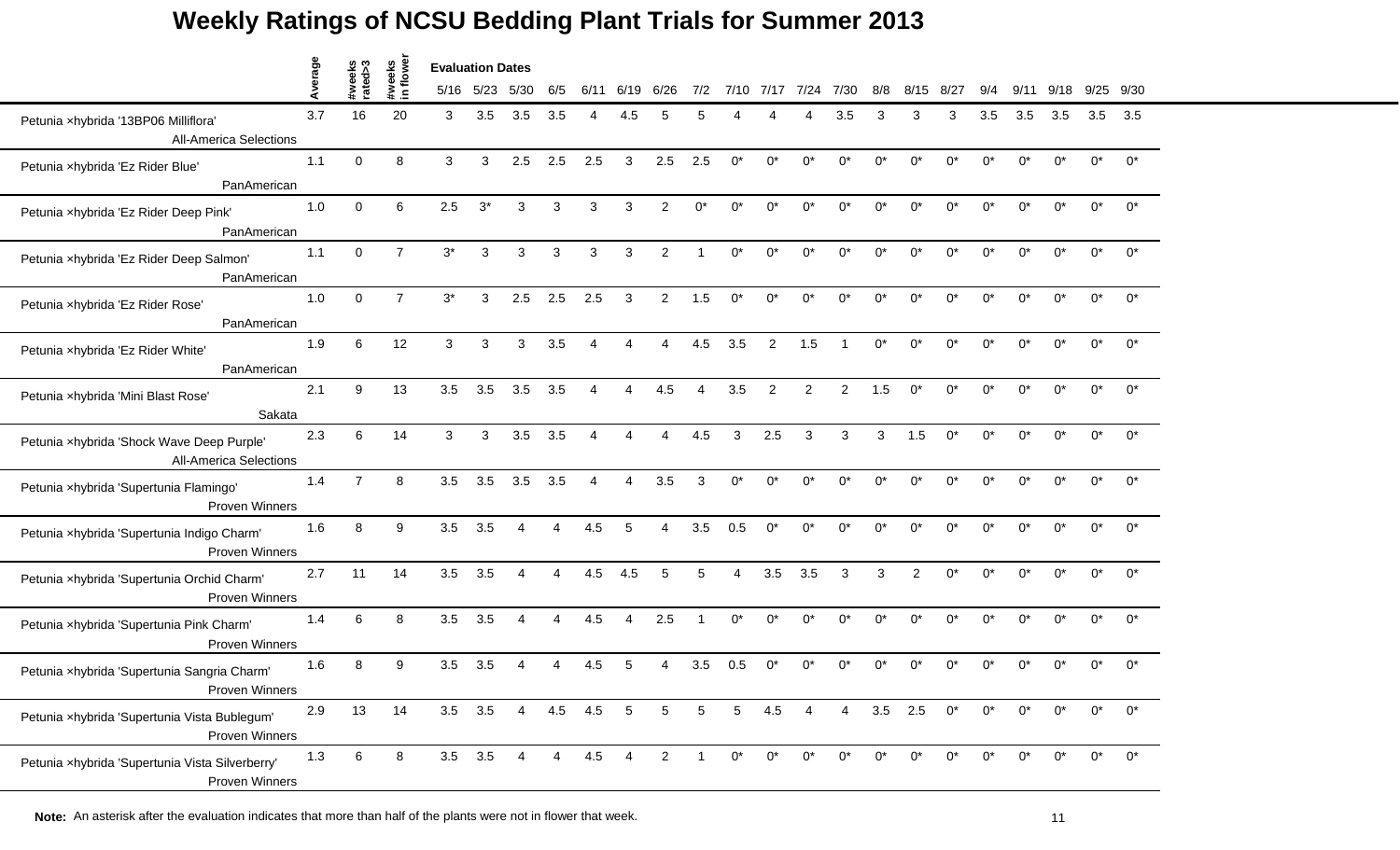|                                                                                            | verage |                   |                     | <b>Evaluation Dates</b> |           |               |                        |              |                   |                 |                |            |       |                |                |       |                |                |        |                   |        |              |                |
|--------------------------------------------------------------------------------------------|--------|-------------------|---------------------|-------------------------|-----------|---------------|------------------------|--------------|-------------------|-----------------|----------------|------------|-------|----------------|----------------|-------|----------------|----------------|--------|-------------------|--------|--------------|----------------|
|                                                                                            | ⋖      | #weeks<br>rated>3 | #weeks<br>in flower |                         | 5/16 5/23 | 5/30          | 6/5                    | 6/11         | 6/19              | 6/26            | 7/2            | 7/10       | 7/17  | 7/24           | 7/30           | 8/8   | 8/             | 8/2            |        |                   |        | 9/25         | 9/30           |
| Petunia xhybrida 'Supertunia Watermelon Charm'<br><b>Proven Winners</b>                    | 1.5    | $\overline{7}$    | 9                   | 3                       | 3.5       | 3.5           | 3.5                    | 3.5          | 3.5               | 3.5             |                | 1.5        |       |                |                |       |                |                |        |                   | ሰ*     | ሰ*           | በ*             |
| Petunia xhybrida 'Supertunia White Impr'<br>Proven Winners                                 | 1.4    | 6                 | 8                   | 3.5                     | 3.5       | 3.5           |                        | 4.5          | 4                 | 2.5             | 1.5            | $0^*$      | $0^*$ | $0^*$          | $0^*$          | $0^*$ | $0^*$          | $0^*$          | $0^*$  | $0^*$             | $0^*$  | $0^*$        | $0^*$          |
| Petunia xhybrida 'White Ring'<br>Dummen                                                    | 0.7    | $\Omega$          | 3                   | $2^*$                   | $2^*$     | 2.5           | $2^*$                  | 2.5          | $\overline{2}$    | $0^*$           | $0^*$          | $^{\circ}$ | ሰ*    | $0^*$          | $0^*$          | ሰ*    | n*             | ሰ*             | $0^*$  | $0^*$             | $0^*$  | $0^*$        |                |
| Petunia hybrida 'Whispers Amethyst'<br>Syngenta Flowers                                    | 1.5    | $\overline{7}$    | 8                   | 3.5                     | 3.5       | 4             |                        | 4.5          | 4.5               | 3.5             | 1.5            | $0^*$      | $0^*$ | 0*             | $0^*$          | $0^*$ | $0^*$          | 0*             | $0^*$  | $0^*$             | $0^*$  | $0^*$        | $0^*$          |
| Petunia hybrida 'Whispers Star Rose'<br>Syngenta Flowers                                   | 1.8    | 3                 | 15                  | 3                       | 3         | 3             | 3                      | 3.5          | Δ                 | 3.5             | 3              | 2          | 2     | 2              | 1.5            |       |                |                | n*     |                   | $0^*$  | $0^*$        | $0^*$          |
| Petunia milliflora 'Picobella Cascade Purple'<br>Syngenta Flowers & All-America Selections | 1.2    | 1                 | 9                   | 3                       | 3         | 3             | 3                      | $\mathbf{3}$ | 3.5               | 3               | $\overline{2}$ | 0.5        | $0^*$ | $0^*$          | $0^*$          | $0^*$ | $0^*$          | $0^*$          | $0^*$  | $0^*$             | $0^*$  | $0^*$        | $0^*$          |
| Phlox maculata 'Phloxy Lady Hot Pink'<br>Dummen                                            | 2.8    | 11                | 15                  | 3                       | 3.5       | 3.5           | 3.5                    | 3.5          | 4                 | 4.5             | 4.5            | 5          | 4.5   | 3.5            | 3.5            | 3     | $\overline{2}$ | $1.5*$         | 0.5    | $0.5*$            | $0.5*$ | $0.5^*$      | $0^*$          |
| Phlox maculata 'Phloxy Lady Purple'<br>Dummen                                              | 2.1    | 3                 | 20                  | 3                       | 3         | 2.5           | 2.5                    | 3            | 3                 | 3               | 3.5            | 3.5        | 3.5   | 2.5            | $\overline{2}$ | 1.5   | -1             |                | 0.5    | 0.5               | 0.5    | 0.5          | 0.5            |
| Phlox maculata 'Phloxy Lady Purple Sky'<br>Dummen                                          | 2.6    | 6                 | 18                  | 3                       | 3         | 3             | 3                      | 3.5          | 3.5               | 3.5             |                |            |       | 3              | 3              | 2.5   | $\mathfrak{p}$ | $2^*$          | $1.5*$ | 1.5               |        | 0.5          | 0.5            |
| Phlox maculata 'Phloxy Lady White'<br>Dummen                                               | 2.2    | 8                 | 14                  | 3                       | 3.5       | 3.5           | 3.5                    | Δ            | 4                 | 4.5             | 4.5            | 4          | 2.5   | 2.5            | 2.5            | 2     | 0.5            | $0^*$          | $0^*$  | $0^*$             | $0^*$  | $0^*$        | $0^*$          |
| Portulaca grandiflora 'Cupcake Carrot'<br>Dummen                                           | 4.4    | 20                | 20                  | 3.5                     | 3.5       | 3.5           | 3.5                    | $\Delta$     | 4.5               | 5               | 5              | 5          | 5     | 5              | 5              | 5     | 4.5            | 5              | 5      | 4.5               |        |              |                |
| Portulaca grandiflora 'Cupcake Cherry Baby'<br>Dummen                                      | 4.6    | 20                | 20                  | 3.5                     | 3.5       | 3.5           | $\boldsymbol{\Lambda}$ | 4.5          | 4.5               | 5               | 5              | 5          | 5     | 5              | 5              | 5     | 5              | 5              | 5      | 5                 | 4.5    | 4.5          | 4.5            |
| Portulaca grandiflora 'Cupcake Grape Jelly'<br>Dummen                                      | 3.5    | 14                | 20                  | 3                       | 3.5       | 3.5           | 3.5                    |              |                   |                 | 4.5            | 4.5        | 4.5   | 4.5            | 4.5            |       |                |                |        | 2.5               | 2      | 1.5          | 1.5            |
| Portulaca grandiflora 'Cupcake Magenta 70<br>(72717)'<br>Dummen                            | 4.6    | 20                | 20                  | 3.5                     |           | $3.5$ $3.5$ 4 |                        |              | 4.5 4.5           | $5\overline{5}$ | 5              | 5          | 5     | 5              | 5              | 5     | $\sqrt{5}$     | 5              | 5      | 5                 | 5      |              | 4.5 4.5        |
| Portulaca grandiflora 'Cupcake Magenta 71<br>(72723)'<br>Dummen                            | 3.5    | 14                | 20                  | 3                       | 3         | 3             | 3 <sup>7</sup>         |              | $3.5$ $3.5$ $3.5$ |                 | $\overline{4}$ | 4          |       | $\overline{A}$ | 4              |       | 4              | $\overline{4}$ |        | $3.5$ $3.5$ $3.5$ |        | $\mathbf{3}$ | $\overline{2}$ |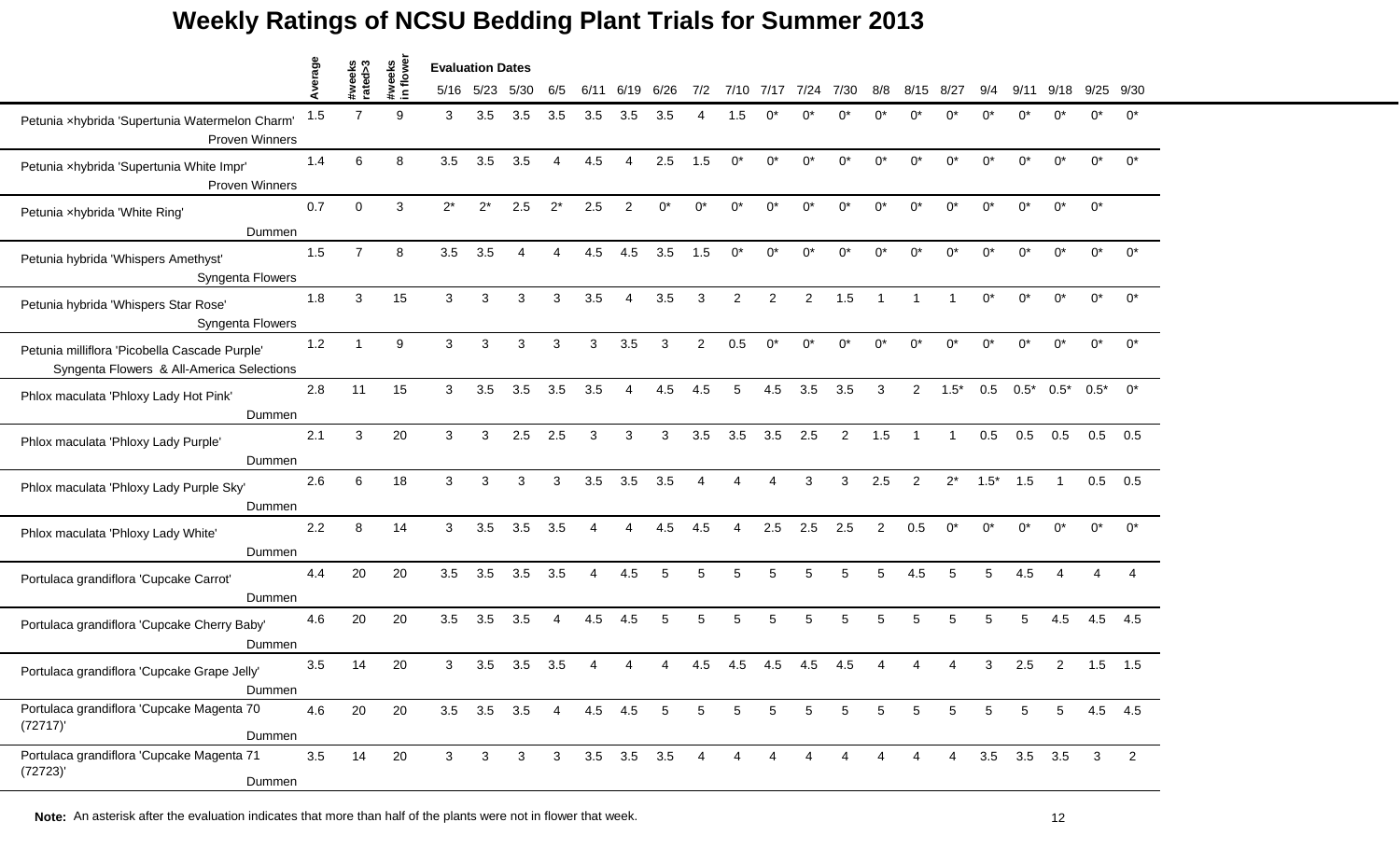|                                                                               | Average |                   |                     | <b>Evaluation Dates</b> |           |        |                               |                |        |        |        |                                   |                |      |      |     |                                                                       |        |                        |      |                |                |                          |
|-------------------------------------------------------------------------------|---------|-------------------|---------------------|-------------------------|-----------|--------|-------------------------------|----------------|--------|--------|--------|-----------------------------------|----------------|------|------|-----|-----------------------------------------------------------------------|--------|------------------------|------|----------------|----------------|--------------------------|
|                                                                               |         | #weeks<br>rated>3 | #weeks<br>in flower |                         | 5/16 5/23 | 5/30   | 6/5                           | 6/11           | 6/19   | 6/26   | 7/2    | 7/10                              | 7/17           | 7/24 | 7/30 | 8/8 | 8/15                                                                  | - 8/27 | 9/4                    | 9/11 | 9/18           |                | 9/25 9/30                |
| Portulaca grandiflora 'Cupcake Magenta 72                                     | 4.2     | 17                | 20                  | 3.5                     | 3.5       | 3.5    | Δ                             | 4.5            | 4.5    | 4.5    |        | 5                                 |                | 5    |      |     | 5                                                                     | 4.5    | 4.5                    | 3.5  | 3              | 2.5            | 2                        |
| (72724)'<br>Dummen                                                            |         |                   |                     |                         |           |        |                               |                |        |        |        |                                   |                |      |      |     |                                                                       |        |                        |      |                |                |                          |
| Portulaca grandiflora 'Cupcake Peachy'<br>Dummen                              | 4.4     | 20                | 20                  | 3.5                     | 3.5       | 3.5    | 3.5                           | 4              | 4.5    | 5      | 5      | 5                                 | 5              | 5    | 5    | 5   | 5                                                                     | 5      | 4.5                    | 4.5  | Δ              | 4              |                          |
| Portulaca grandiflora 'Cupcake Salmon 73<br>(72720)'                          | 4.4     | 20                | 20                  | 3.5                     | 3.5       | 3.5    | 3.5                           | $\overline{4}$ | 4.5    | 5      | 5      | 5                                 | 5              | 5    | 5    | 5   | 4.5                                                                   | 4.5    | 4.5                    | 4.5  | 4              | Δ              |                          |
| Dummen                                                                        |         |                   |                     |                         |           |        |                               |                |        |        |        |                                   |                |      |      |     |                                                                       |        |                        |      |                |                |                          |
| Portulaca grandiflora 'Cupcake Salmon 74<br>(72721)'<br>Dummen                | 4.2     | 20                | 20                  | 3.5                     | 3.5       | 3.5    | 3.5                           | $\overline{4}$ | 4.5    | 4.5    | 4.5    | 4.5                               | 4.5            | 4.5  | 4.5  | 4.5 | 4.5                                                                   | 4.5    | 4.5                    | 4.5  |                |                |                          |
| Portulaca grandiflora 'Cupcake Yellow 72 (72719)'<br>Dummen                   | 4.6     | 20                | 20                  | 3.5                     | 3.5       | 3.5    | 4                             | 4.5            | 5      | 5      | 5      | 5                                 | 5              | 5    | 5    | 5   | 5                                                                     |        | 5                      | 4.5  | 4.5            | 4.5            | 4.5                      |
| Rudbeckia hirta 'Denver Daisy'<br>Benary                                      | 3.9     | 16                | 12                  | $3.5*$                  | $4^*$     | $4.5*$ | $4.5*$                        | $4.5^*$        | $4.5*$ | 5      | 5      | 5                                 | 5              | 5    | 5    | 4.5 | Δ                                                                     | 4      | 3.5                    | 3    | $\overline{2}$ | $0.5*$         | $0^*$                    |
| Rudbeckia hirta 'Prairie Sun'<br>Benary                                       | 3.5     | 15                | 13                  | $3^*$                   | $3^*$     | $3.5*$ | $3.5*$                        | $3.5*$         | $3.5*$ | 3.5    | $3.5*$ | Δ                                 | $\overline{A}$ | 4    | 4.5  | 4.5 | Δ                                                                     | Δ      | $\Delta$               | 3.5  | 3              | $\overline{2}$ | 1.5                      |
| Rudbeckia hirta 'TigerEye Gold'                                               | 3.7     | 15                | 14                  | 3                       | $3.5*$    | $4^*$  | $4^*$                         | $4^*$          | $4^*$  | 4.5    | 4.5    | 4.5                               | 4.5            | 4.5  | 4.5  | 4.5 | Δ                                                                     | 4      | 3.5                    | 3    | 2.5            | $1.5*$         | $\overline{\phantom{0}}$ |
| Syngenta Flowers                                                              | 4.0     | 18                | 18                  | $3.5*$                  | $3.5*$    | Δ      |                               |                |        | 4.5    | 4.5    | 4.5                               |                | 4.5  | 4.5  | 4.5 |                                                                       |        | 4.5                    | 4.5  |                | 2.5            | 2                        |
| Salvia farinacea 'Evolution Violet'<br>Benary                                 |         |                   |                     |                         |           |        |                               |                |        |        |        |                                   |                |      |      |     |                                                                       |        |                        |      |                |                |                          |
| Salvia farinacea 'Evolution White'                                            | 4.2     | 18                | 18                  | $3.5*$                  | $3.5*$    | 4      | 4                             | 4.5            | 4.5    | 4.5    | 4.5    | 4.5                               | 4.5            | 4.5  | 5    | 5   | 5                                                                     | 4.5    | $\boldsymbol{\Lambda}$ | Δ    | 4              | 3              | 2.5                      |
| Benary<br>Sanvitalia speciosa 'Sunvy Super Gold'                              | 3.7     | 20                | 20                  | 3.5                     | 3.5       | 3.5    | 3.5                           | 3.5            | 3.5    | 3.5    | 3.5    | 3.5                               | 3.5            | 3.5  | 3.5  | 3.5 | 3.5                                                                   | 4      | 4.5                    | 4.5  | 4.5            | $\overline{4}$ | Δ                        |
| Dummen                                                                        |         |                   |                     |                         |           |        |                               |                |        |        |        |                                   |                |      |      |     |                                                                       |        |                        |      |                |                |                          |
| Scaevola aemula 'Scala Blue'<br>Dummen                                        | 4.7     | 19                | 20                  | 3                       | 3.5       | Δ      | Δ                             | 4.5            | 4.5    | 4.5    | 5      | 5                                 | 5              | 5    | 5    | 5   | 5                                                                     | 5      | 5                      | 5    | 5              | 5              | 5                        |
| Solenostemon scutellarioides 'Henna'<br><b>Ball FloraPlant</b>                | 4.3     | 20                | 6                   | $3.5*$                  | $3.5*$    | 4*     |                               | $4.5*$         | $4.5*$ | $4.5*$ | $4.5*$ | $5^*$                             | 5*             |      | 5,   | 5*  | $4.5^*$                                                               |        |                        |      |                | Δ              | 3.5                      |
| Solenostemon scutellarioides 'Kong Jr Green<br>Halo'<br><b>Ball Ingenuity</b> | 3.4     | 15                | 13                  | $3^*$                   | $3^*$     | $3^*$  | $3^*$                         | $3^*$          |        |        |        |                                   |                |      |      |     | $3.5^*$ $3.5^*$ $3.5$ $3.5$ $3.5$ $3.5$ $3.5$ $3.5$ $3.5$ $3.5$ $3.5$ |        |                        | 4    | 4              |                | $3.5$ $3.5$              |
| Solenostemon scutellarioides 'Kong Jr Lime Vein'<br><b>Ball Ingenuity</b>     | 3.8     | 16                | 11                  | $3^*$                   | $3^*$     |        | $3.5^*$ $3.5^*$ $3.5^*$ $4^*$ |                |        |        |        | $4^*$ $4.5^*$ $4.5^*$ $4.5$ $4.5$ |                |      | 4    | 4   | 4                                                                     | 4      |                        | 4    | 3.5            | 3              | 3                        |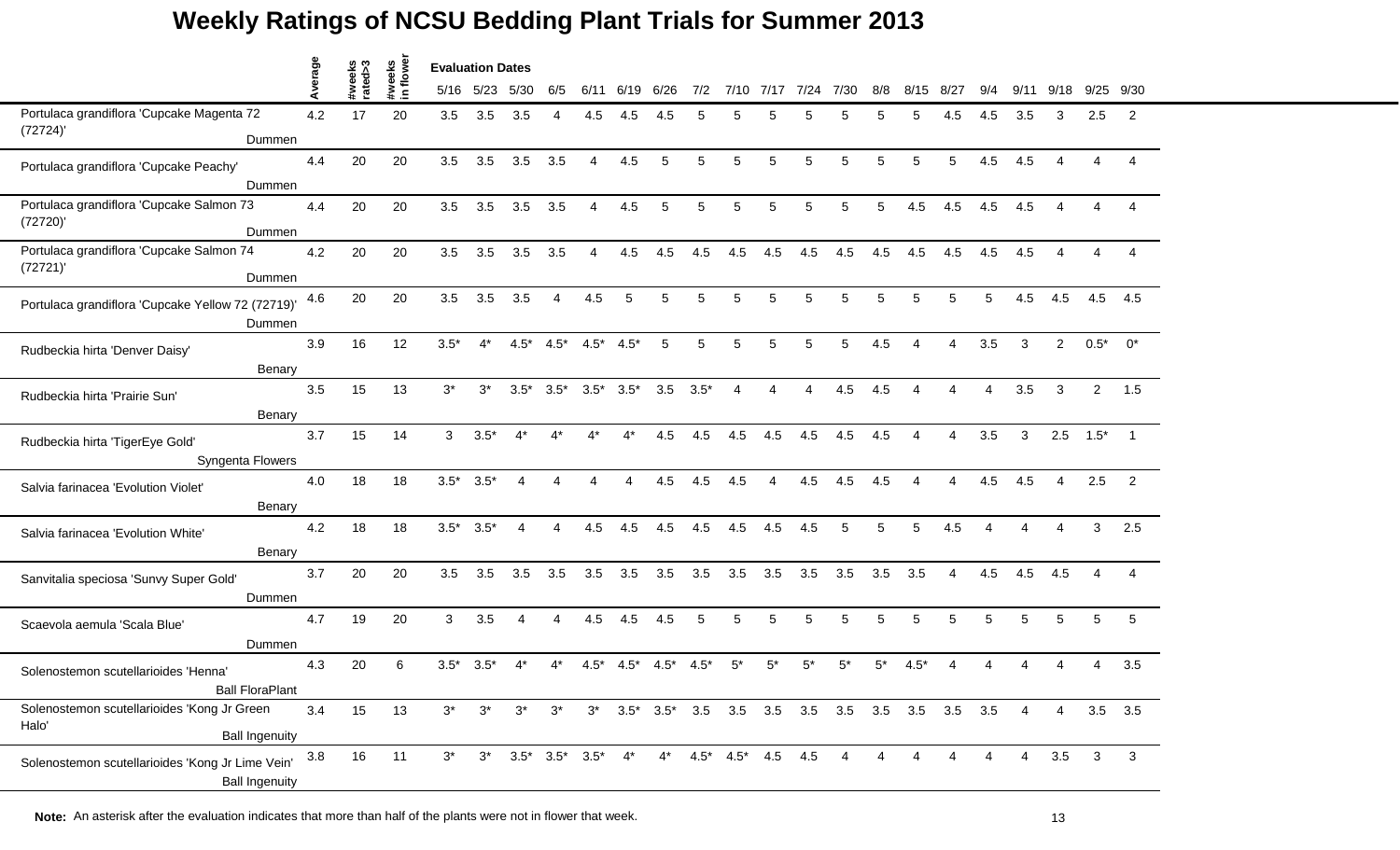|                                                                                        | verage | #weeks<br>rated>3 | eeks           | <b>Evaluation Dates</b><br>in flow<br>7/10 7/17 7/24 7/30 |                |                |        |        |                |        |        |        |                |                |                |            |                             |                |                |             |            |          |                 |
|----------------------------------------------------------------------------------------|--------|-------------------|----------------|-----------------------------------------------------------|----------------|----------------|--------|--------|----------------|--------|--------|--------|----------------|----------------|----------------|------------|-----------------------------|----------------|----------------|-------------|------------|----------|-----------------|
|                                                                                        |        |                   |                |                                                           | 5/16 5/23 5/30 |                | 6/5    | 6/11   | 6/19           | 6/26   | 7/2    |        |                |                |                | 8/8        | 8/15                        | 8/27           | 9/4            | 9/11        | 9/18       | 9/25     | 9/30            |
| Solenostemon scutellarioides 'Kong Jr Rose'<br><b>Ball Ingenuity</b>                   | 3.9    | 19                | 13             | $3^*$                                                     | $3.5*$         | 4*             |        | $4.5*$ | 5*             |        | 5      | 4.5    |                |                | 3.5            | 3.5        | 3.5                         | 3.5            | 3.5            | 3.5         | 3.5        | 3.5      | 3.5             |
| Solenostemon scutellarioides 'Kong Jr Scarlet'<br><b>Ball Ingenuity</b>                | 4.2    | 19                | $\overline{7}$ | $3^*$                                                     | $3.5*$         | $4^*$          | 4*     | $4^*$  | 4*             | 4*     | $4.5*$ | $4.5*$ | $4.5*$         | $4.5*$         | $4.5*$         | $4.5*$     | 4.5                         | 4.5            | 4.5            | 4.5         | 4          | $\Delta$ |                 |
| Solenostemon scutellarioides 'Mighty Mosaic'<br>PanAmerican                            | 4.3    | 16                | 5              | $3^*$                                                     | $3^*$          | $3^*$          | $3^*$  | $3.5*$ | $4^*$          | $4.5*$ | $4.5*$ | $4.5*$ | $5^*$          | $5^*$          | $5^*$          | $5^*$      | 5*                          | $5^*$          | 5              | 5           | 4.5        | 4.5      | 4.5             |
| Solenostemon scutellarioides 'Redhead'<br><b>Ball FloraPlant</b>                       | 4.7    | 20                | $\Omega$       | $3.5*$                                                    | $3.5*$         | $4^*$          | $4^*$  | $4.5*$ | $4.5*$         | $5^*$  | $5^*$  | $5^*$  | $5*$           | $5^*$          | $5^*$          | $5*$       | $5*$                        | $5^*$          | $5^*$          | $5*$        | $5^*$      |          | $4.5^*$ $4.5^*$ |
| Solenostemon scutellarioides 'Stained Glass<br>Works Burgundy Wedding Train'<br>Sakata | 4.6    | 20                | $\Omega$       | $3.5*$                                                    | $3.5*$         | $4^*$          |        | $4.5*$ | $4.5*$         | $4.5*$ | $5^*$  | $5*$   | 5*             | $5^*$          | $5*$           | $5*$       | 5*                          | $5^*$          | $5*$           | $5*$        | $5*$       |          | $4.5^*$ $4.5^*$ |
| Solenostemon scutellarioides 'Sultana'<br><b>Ball FloraPlant</b>                       | 3.6    | 11                | $\overline{A}$ | $3^*$                                                     | $3^*$          | $3.5*$         | $3.5*$ | $4^*$  | $4^*$          | $4^*$  | $4.5*$ | $5^*$  | $5^*$          | $5*$           | $5^*$          | $5^*$      | $3^*$                       | $2.5*$         | $2.5*$         | 2.5         | 2.5        | 2        | 2               |
| Solenostemon scutellarioides 'Trusty Rusty'<br><b>Ball FloraPlant</b>                  | 4.1    | 19                | $\mathbf 1$    | $3^*$                                                     | $3.5*$         | $3.5*$         | $3.5*$ | $3.5*$ | $4^*$          | $4.5*$ | $5^*$  | $5*$   | $5^*$          | $5^*$          | $5*$           | $4.5*$     | $4.5*$                      | $4^*$          | 4*             |             | $4^*$      |          | $3.5^*$ 3.5     |
| Solenostemon scutellarioides 'Vino'<br><b>Ball FloraPlant</b>                          | 4.2    | 19                | 6              | $3^*$                                                     | $3.5*$         | $3.5*$         | $3.5*$ | $4^*$  | $4^*$          | $4^*$  | $4.5*$ | $5^*$  | $5^*$          | $5^*$          | $5^*$          | $5^*$      | $4.5*$                      | 4.5            | 4.5            | 4.5         | 4          | 3.5      | 3.5             |
| Solenostemon scutellarioides 'Wasabi'<br><b>Ball FloraPlant</b>                        | 4.6    | 20                | 3              | $3.5^*$                                                   | $3.5*$         | 4*             |        | $4.5*$ | $4.5*$         | $4.5*$ | $5^*$  | $5*$   | 5*             | $5^*$          | $5*$           | 5*         | 5*                          | 5*             | 5*             | $5*$        | 5          | 4.5      | 4.5             |
| Sutera cordata 'Bahia Pink Halo'<br>Dummen                                             | 1.6    | 8                 | 9              | 3.5                                                       |                |                |        |        |                |        |        |        | $^{\circ}$     | $^{\circ}$     | $0^*$          | $^{\circ}$ | $^{\wedge}$                 | $^{\circ}$     | $^{\circ}$     | $^{\circ}$  | $^{\circ}$ | $0^*$    | $0^*$           |
| Sutera cordata 'Bahia White Night'<br>Dummen                                           | 2.9    | 9                 | 20             | 3.5                                                       |                |                |        |        | 4.5            | 4.5    | 4.5    | 3.5    | 3              | $\overline{2}$ | $\overline{c}$ | 2          | 2                           | $\overline{2}$ | $\overline{2}$ | 2           | 2          | 1.5      | 1.5             |
| Torenia 'Catalina Grape-o-licious'<br><b>Proven Winners</b>                            | 4.4    | 18                | 20             | 3                                                         | 3              | 3.5            | 3.5    | Δ      | 4              | 4.5    | 5      | 4.5    | 5              | 5              | 4.5            | 5          | 5                           | 5              | 5              | 5           | 5          | 4.5      | 4.5             |
| Torenia 'Catalina Midnight Blue'<br>Proven Winners                                     | 4.5    | 19                | 20             | 3                                                         | 3.5            | Δ              |        | 4.5    | 5              | 5      | 5      | 5      |                | 5              | 4.5            | 5          | 4.5                         | 4.5            | 4.5            | 4.5         | 4.5        |          |                 |
| Torenia 'Catalina Pink'<br>Proven Winners                                              | 4.1    | 18                | 20             | 3                                                         | 3 <sup>7</sup> | $3.5\quad 3.5$ |        | 4      | $\overline{4}$ | 4      | 4.5    |        |                |                |                |            | 4.5 4.5 4.5 4.5 4.5 4.5 4.5 |                |                | 4.5 4.5 4.5 |            | 4        | 4               |
| Verbena xhybrida 'Empress Burgundy Charme'<br>Dummen                                   | 3.8    | 17                | 20             | 3 <sup>1</sup>                                            | 3.5            | 3.5            | 4      |        | 4.5 4.5 4.5    |        | 4.5    | 4      | $\overline{4}$ |                | $3.5\quad 3.5$ | 3.5        | 3.5                         | 4              |                | 4           | 3.5        | 3        | 3               |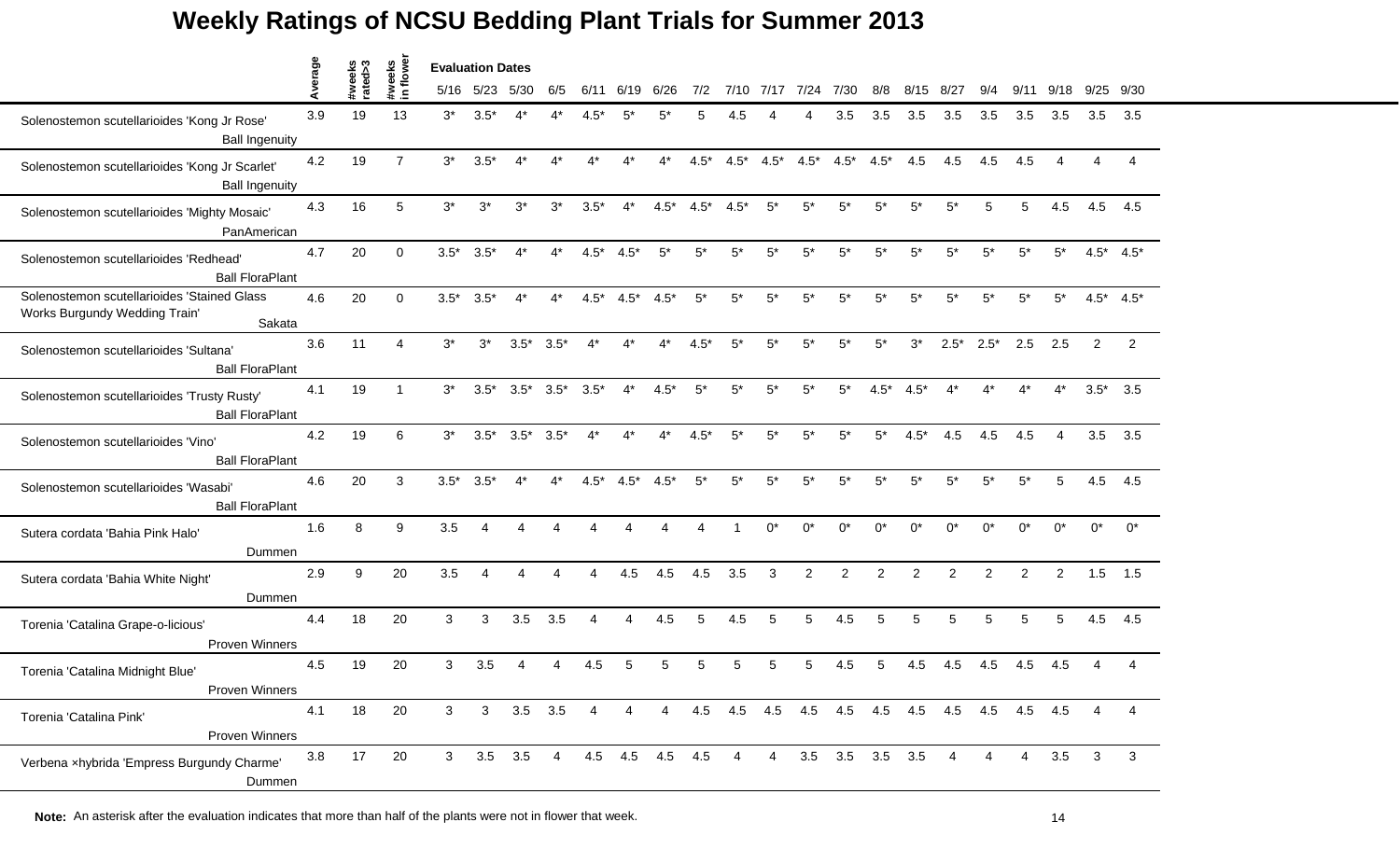|                                                                             | Average |                   |                    | <b>Evaluation Dates</b> |           |                 |                |                        |      |                 |                 |         |                |      |                              |                |                |                |                        |                |        |              |               |
|-----------------------------------------------------------------------------|---------|-------------------|--------------------|-------------------------|-----------|-----------------|----------------|------------------------|------|-----------------|-----------------|---------|----------------|------|------------------------------|----------------|----------------|----------------|------------------------|----------------|--------|--------------|---------------|
|                                                                             |         | #weeks<br>rated>3 | #weeks<br>in flowe |                         | 5/16 5/23 | 5/30            | 6/5            | 6/11                   | 6/19 | 6/26            | 7/2             |         | 7/10 7/17      | 7/24 | 7/30                         | 8/8            | 8/15           | 8/27           | 9/4                    | 9/11           | 9/18   |              | 9/25 9/30     |
| Verbena xhybrida 'Empress Flair Lavender Blue'<br>Dummen                    | 3.4     | 12                | 20                 | 3                       | 3         | 3               | 3.5            |                        |      |                 |                 |         | 3.5            | 3.5  | 3.5                          | 3.5            | 3.5            | 3              | 3.5                    | 3              | 3      | 2.5          | 2.5           |
| Verbena xhybrida 'Empress Imperial Blue'<br>Dummen                          | 2.3     | 4                 | 14                 | $3^*$                   | $3^*$     | $3^*$           | 3              | 3.5                    | 3.5  | 3.5             | $3.5*$          | 3       | 2.5            | 2    | $\overline{2}$               | 1.5            | $1.5*$         | 1.5            | 1.5                    | 1.5            | 1.5    | $\mathbf{1}$ | $0.5*$        |
| Verbena xhybrida 'Empress Lavender'<br>Dummen                               | 3.8     | 17                | 19                 | 3                       | 3.5       | 3.5             | 4              | 4.5                    | 4.5  | 4.5             | 4.5             | 4       | 4              | 4    | 4                            | 3.5            | 3.5            | 3.5            | $\boldsymbol{\Lambda}$ | $\overline{4}$ | $3.5*$ | 3            | 3             |
| Verbena xhybrida 'Empress Peach'<br>Dummen                                  | 1.9     | 6                 | 12                 | 3                       | 3.5       | 3               | 3.5            | $\boldsymbol{\Lambda}$ | 4    | 3.5             | $3.5^*$ 2.5*    |         | $\overline{2}$ | 1.5  | 1.5                          | $\overline{1}$ |                | $0^*$          | $0^*$                  | $0^*$          | $0^*$  | $0^*$        | $0^*$         |
| Verbena xhybrida 'Empress Purple'<br>Dummen                                 | 3.8     | 18                | 20                 | 3                       | 3.5       | 3.5             | 3.5            |                        | Δ    |                 |                 |         | 3.5            | 3.5  | 3.5                          | 3.5            | 4              | 4.5            | 4.5                    | 4.5            |        | 3.5          | 3             |
| Verbena xhybrida 'Empress Strawberry Charme'<br>Dummen                      | 2.7     | 8                 | 20                 | 3                       | 3.5       | 3.5             | 3.5            | 3.5                    | 3.5  | 3.5             | 3.5             | 3.5     | 3              | 2.5  | 2.5                          | 2.5            | 2.5            | $\overline{2}$ | 2                      | $\overline{2}$ | 1.5    | $\mathbf{1}$ |               |
| Verbena xhybrida 'Enduro Purple'<br><b>Ball FloraPlant</b>                  | 3.9     | 18                | 17                 | 3.5                     | 3.5       | 3.5             | 4              | 4.5                    | 5    | 5               | $4.5*$          | Δ       | 4              | 4    | 3.5                          | 3.5            | 3.5            | 4              | $4^*$                  | $4^*$          | 3.5    | 3            | 2.5           |
| Verbena xhybrida 'Enduro Rose'<br><b>Ball FloraPlant</b>                    | 1.7     | $\Omega$          | 18                 | $\overline{2}$          | 2         | 2.5             | 2.5            | 2.5                    | 2.5  | 2.5             | 2.5             | 2.5     | $\overline{2}$ | 1.5  | 1.5                          | 1.5            | $\overline{1}$ | $1^*$          |                        |                |        |              | $0.5$ $0.5^*$ |
| Verbena xhybrida 'Enduro White Blush'<br><b>Ball FloraPlant</b>             | 2.9     | 6                 | 19                 | 3                       | 3         | 3               | 3              | 3.5                    | 3.5  | 3.5             | 3.5             | Δ       | 3.5            | 3    | 3                            | 3              | 3              | 2.5            | $2.5*$                 | $\overline{c}$ | 2      | 2            | 2             |
| Verbena xhybrida 'Estrella Voodoo Pink Star'<br>Dummen                      | 3.6     | 14                | 20                 | 3.5                     | 3.5       | 3.5             | 4              | 4.5                    | 4.5  | 4.5             | 4.5             | 4.5     | 4              | 3.5  | 3.5                          | 3.5            | 3.5            | 3              | 3                      | 3              | 2.5    | 2.5          | 2.5           |
| Verbena xhybrida 'Superbena Royale Chambray'<br>Proven Winners              | 4.4     | 20                | 18                 | 3.5                     | 3.5       | 4               | 4              | 4.5                    | 5    | 5               | 5               | 5       | 5              | 4.5  | 4.5                          | 4.5            | 4.5            | 4.5            | $4.5*$                 | $4.5*$         | 4      | 4            | 3.5           |
| Verbena xhybrida 'Superbena Royale Iced<br>Cherry'<br><b>Proven Winners</b> | 2.5     | 9                 | 15                 | 3                       | 3.5       | 3.5             | $\overline{4}$ | 4.5                    | 4.5  | 4.5             | Δ               | 4       | 3.5            | 3    | 3                            | $\overline{2}$ | 1.5            | 0.5            | $0^*$                  | $0^*$          | $0^*$  | $0^*$        | $0^*$         |
| Verbena xhybrida 'Superbena Royale Peachy<br>Keen'<br>Proven Winners        | 2.4     | 6                 | 19                 | 3                       | 3.5       | 3.5             | 3.5            | 3.5                    | 3.5  | 3.5             | 3               | 3       | 2.5            | 2.5  | $\overline{2}$               | 2              | 2              | 1.5            |                        |                |        |              | $0.5*$        |
| Verbena xhybrida 'Superbena Royale Plum Wine'<br>Proven Winners             | 3.7     | 16                | 19                 |                         |           | 3.5 3.5 3.5 4   |                | 4.5                    | 5    | $5\overline{)}$ | $5\phantom{.0}$ |         |                |      | 4.5 3.5* 3.5 3.5 3.5 3.5 3.5 |                |                |                | 3.5                    | 3              | 3      |              | $2.5$ 2.5     |
| Verbena xhybrida 'Superbena Royale Silverdust'<br><b>Proven Winners</b>     | 3.7     | 16                | 18                 |                         |           | 3.5 3.5 3.5 3.5 |                | 4                      | 4    | 4               |                 | 4.5 4.5 | 4.5            |      | 4                            |                | 4              |                | $3.5\quad 3.5^*$       | $3^*$          | 3      |              | $2.5$ 2.5     |